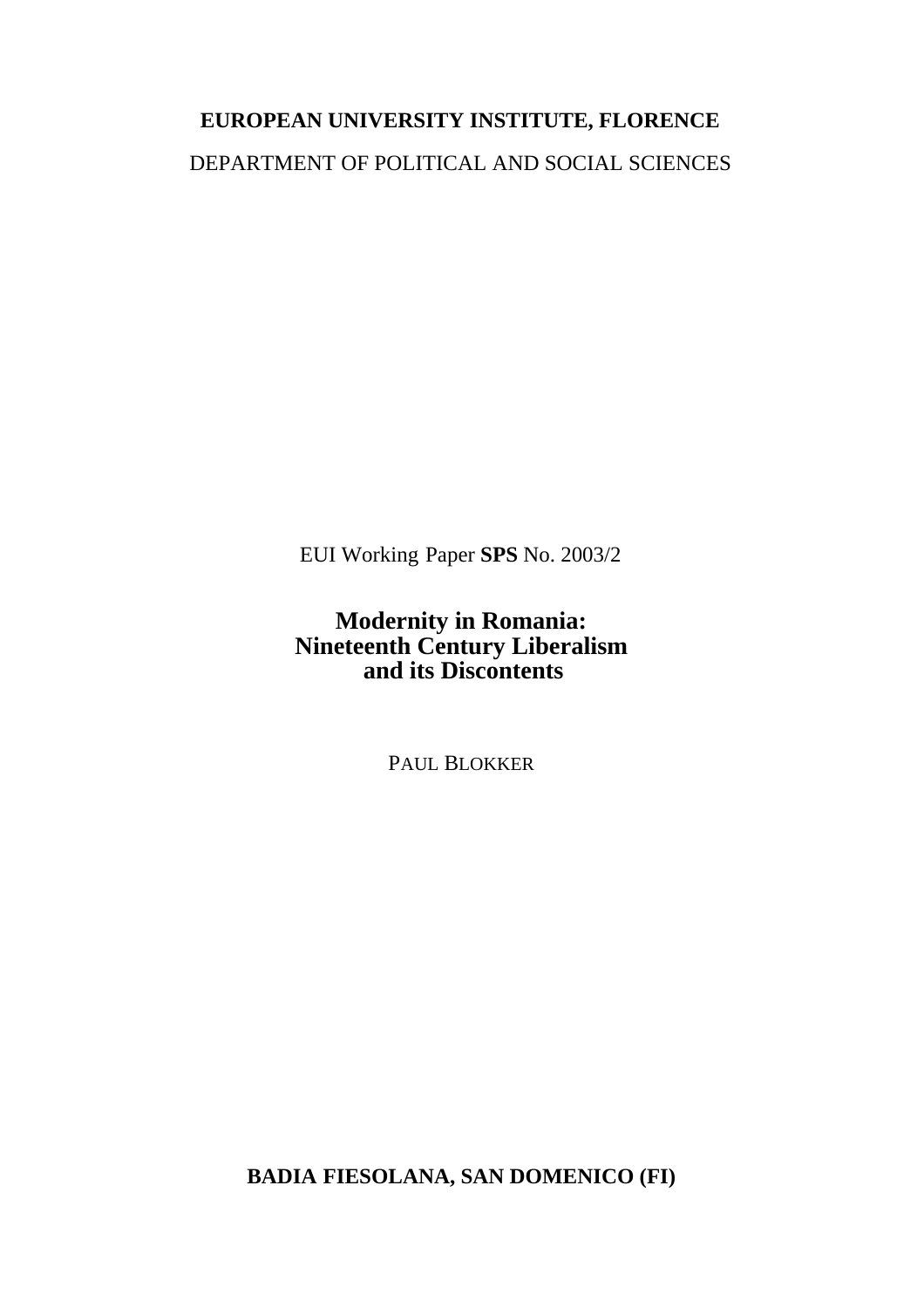#### All rights reserved. No part of this paper may be reproduced in any form without permission of the author.

(paulus.blokker@iue.it)

© 2003 Paul Blokker Printed in Italy in March 2003 European University Institute Badia Fiesolana I – 50016 San Domenico (FI) Italy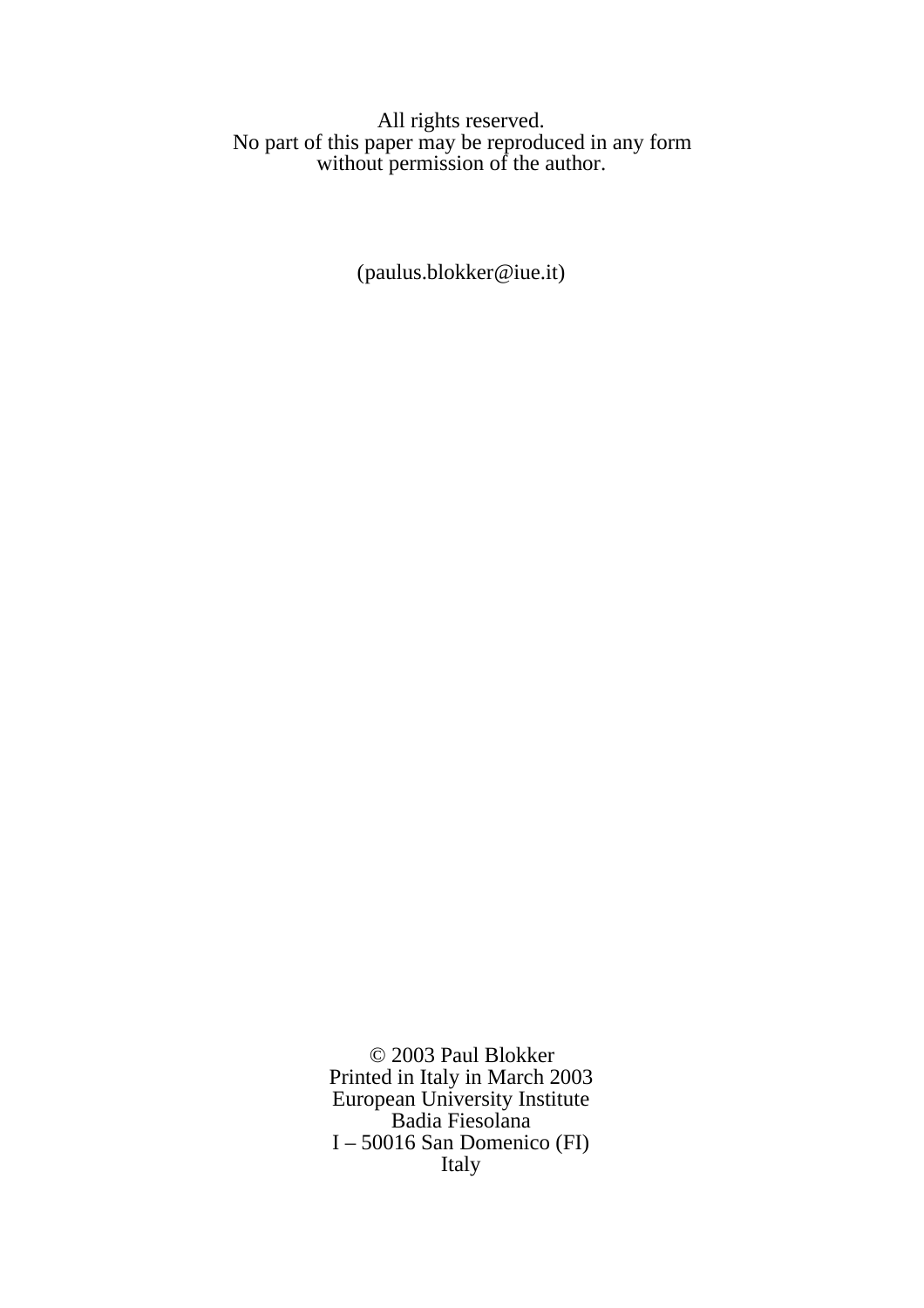## **Modernity in Romania: nineteenth-century liberalism and its discontents**

#### **Paul Blokker Department of Social and Political Sciences, European University Institute, Florence paulus.blokker@iue.it**

**Abstract.** The objective of the paper is to analyse Romania's experience with modernity by identifying and distinguishing two projects of modernisation in Romanian history, i.e. the liberal and the fascist one. Both projects are understood as competing projects confronting basic problématiques of a political, socio-economic, and cultural nature. The projects of modernisation are examined through the lens of a conceptual framework that distinguishes three levels in modernising discourses: a politico-philosophical level (critique, interpretation and legitimation), a level of social or strategic goals, and a level of political practice. Ultimately, the two projects are regarded as pursuing a similar objective, despite the different means and moral implications involved.

#### **Introduction**

In this paper, I try to understand the historical experience of a single society - Romania - with modernity, or, perhaps more accurately put, the construction of modern society. I should perhaps be even more modest, as I further restrict my scope in time by looking at a specific period, ranging from the beginning of the nineteenth century to the end of the 1930s. This period one could identify roughly with the rise and fall of Romanian liberalism. My aim is not, however, to come up with a detailed narrative of Romanian history in this time period, although I do share the claim of uniqueness that is often (implicit) in historical narratives. Instead, I will try to arrive at an understanding of Romania's particularity by looking from a more sociological angle, which leads me to also have an eye for commonalities in Romania's quest for modernity.

My contention here is that in order to understand the development of modern societies we should not assume the existence of universally valid social laws that designate social change, valid through both time and space. Instead, we should have a plural understanding of the world and, therefore, start from an assumption of possible varieties of ways in which modern society can be constructed. The pathways modern societies follow are not determined by inevitable or autonomous processes of change (such as industrialisation, urbanisation, or democratisation). Rather, national pathways are the outcome of human action, and, above all, struggles between actors; contestation forms then a key concept in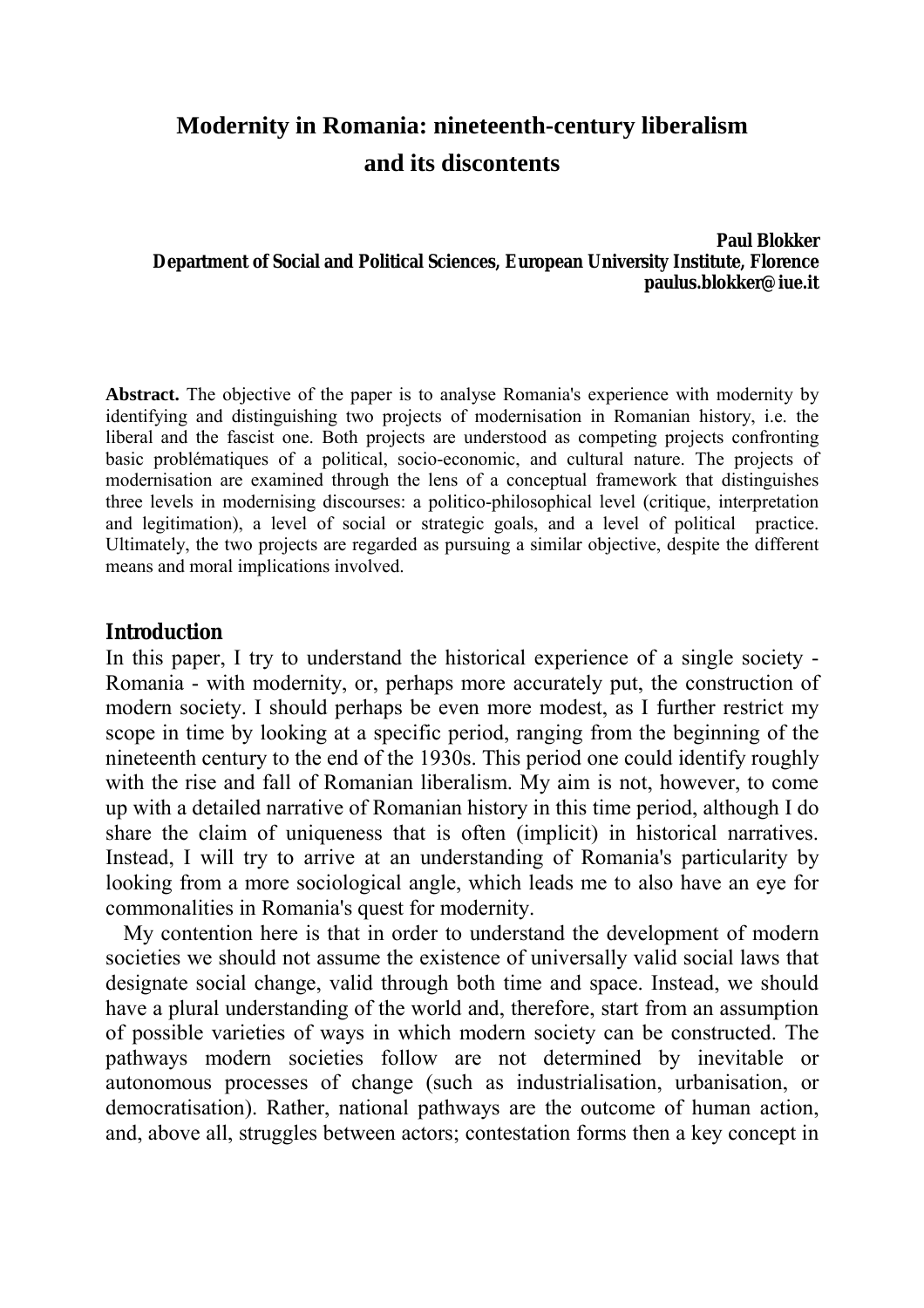understanding social change.<sup>[1](#page-3-0)</sup> Political actors tend to organise their actions in more or less coherent political projects, in which their visions of modern societies are defined. What becomes important here is to understand how actors arrive at their specific visions of modern society. How come that political actors perceive the 'what is to be done' question in various - often mutually exclusive - ways? In order to arrive at a further understanding of actors' perceptions we should have, first of all, an understanding of the reasons they articulate for social change, and the ways they arrive at critiques of existing arrangements.<sup>[2](#page-3-1)</sup>

I hold that contending political projects that often play a crucial role at historical turning points start out with a critique of existing society, what we could call here a *crisis narrative*. I further assume that, starting from this critique, actors ultimately come up with alternative solutions to basic problems of modern society. I then understand the construction of modern society to be based on particular basic problématiques of a political, economic and cultural kind. In other words, these problÈmatiques refer to questions of the construction of a viable political order (state formation, state-society relations, membership of the polity), the generation and distribution of wealth within society (the economy), and the creation and diffusion of meaning (definitions of the Other, diffusion of societal models<sup>3</sup>) (see Arnason 1993; Sewell 1999: 56; Wagner 2001: 7). In the ways various political actors deal with these basic modern problems we can differentiate the basic commonalities and particularities of political projects. In order to further explore the ways in which particular actors confront these problems, we might distinguish analytically between three levels in modernising discourses, the first two being related to the level of ideas, the third one to the level of practice. The first level and perhaps the most fundamental one is the politico-philosophical level, which consists of three elements: critique, interpretation and legitimation. On this abstract level, the (prior) existing societal order is criticised, modernity is (re-)interpreted in the local context, and legitimations for a new societal project are called upon. In principle it is the critique that is formulated on existing societal structures that provides the basis for specific local interpretations (in relatively small and dependent societies like Romania external 'reference models' often play an important role), and legitimations for the new order. A second level entails the formulation of the

<span id="page-3-0"></span><sup>&</sup>lt;sup>1</sup> See for a similar approach to Romania in the post-1989 period, Blokker 2002.

<span id="page-3-1"></span> $2 \text{ A variety of factors can - in different temporal-geographical contexts - be of importance here.}$ ideational ones, i.e. the ideas actors are exposed to from outside or that are (traditionally) available in society; socio-economic ones, such as general economic circumstances or the social position of the main actors involved; political ones, such as the (constraining or enabling) influence of existing political institutions.

<span id="page-3-2"></span><sup>3</sup> Sewell depicts the 'typical cultural strategy of dominant actors and institutions' as 'efforts not only to normalize or homogenize but also to hierarchize, encapsulate, exclude, criminalize, hegemonize, or marginalize practices and populations that diverge from the sanctioned ideal' (Sewell 1999: 56).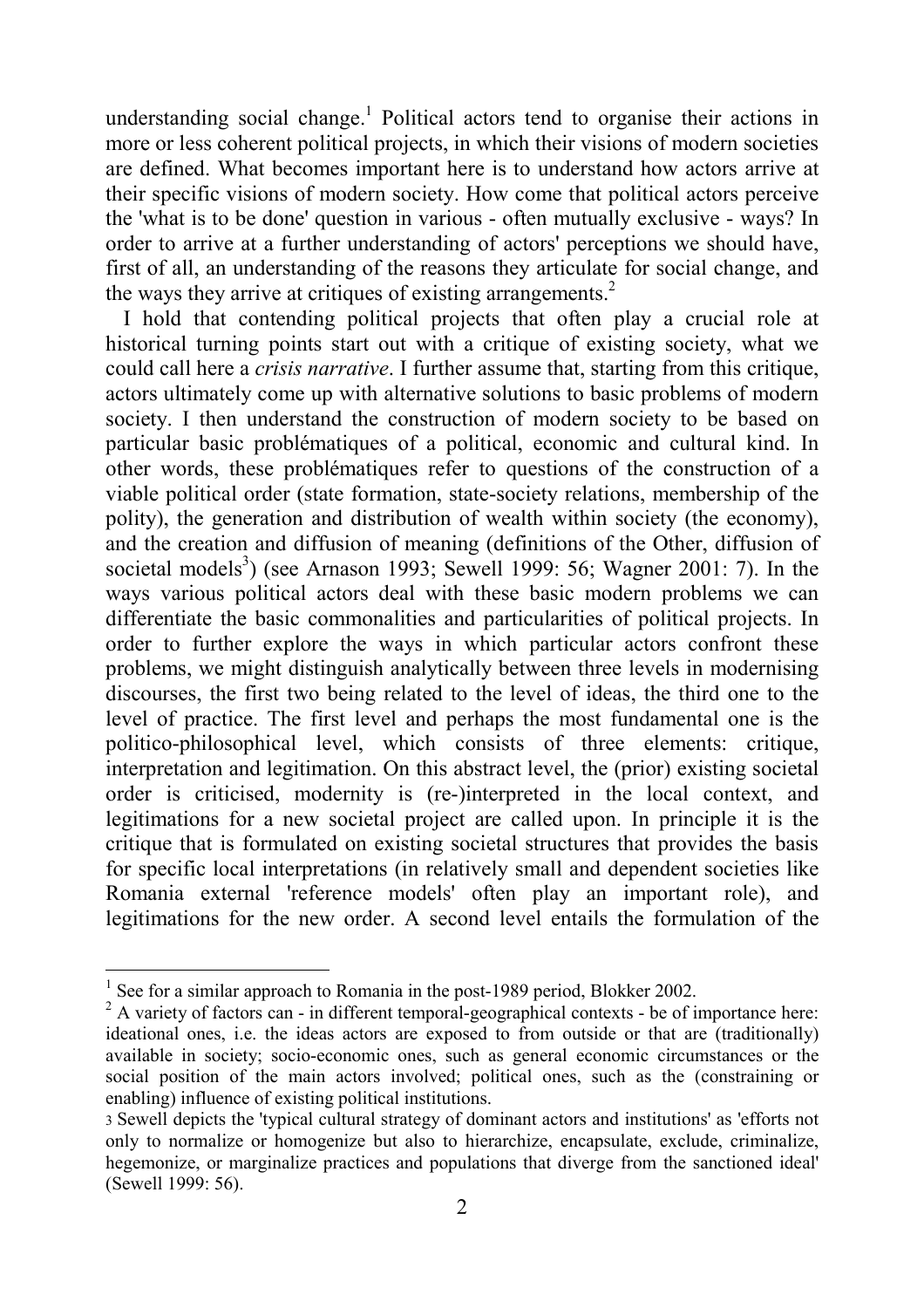social or strategic goals of the modern project, the way in which it contributes to the construction of a new order. On this level the rather abstract assumptions of interpretation and legitimation are translated into more concrete solutions to identified priorities. Finally, at the third level we find ideas dealing with political practice, where solutions are translated (partially) into policy programs and institutional structures.[4](#page-4-0)

In the following I will apply this conceptual scheme to the period in Romanian history in which liberalism was the most important political ideology, roughly from the mid-nineteenth century until the 1930s. The scheme helps me to identify and distinguish different projects of modernity, and to discover commonalities as well as differences between them. So, in the first part of the paper, I use the scheme to identify the Romanian liberal project, the liberal critique on feudal society and the liberal interpretation and legitimation of a new societal order. Then, in the second part, the emerging fascist critique and counter-project will be interpreted in a similar way, to arrive ultimately at a comparison between the two projects and the identification of commonalities and discontinuities.

#### **The liberal project**

 $\overline{a}$ 

After centuries of foreign domination, in the early nineteenth century the autonomy of local Èlites in the Romanian lands was expanded by a combination of factors. Trading opportunities resulting from the opening up of Romania towards the international economy enhanced local economic power, and the loosening of the grip of the Ottoman empire contributed to a shift of political power from foreign ruling princes to local land-owning élites. The economically more significant parts of the land-owning élites ameliorated their economic position by expanding international trade in cereals drastically. Those situated on a lower social level were not in a position to exploit this opportunity and instead started using a liberal political discourse which was aimed against the Ottoman sovereignty and its regime of Greek Phanariot rulers in the Romanian lands. The liberal movement in the making was constituted for a major part of these lower ranks, who  $-$  next to collective self-determination - also sought equality with higher echelons, i.e. through 'equal rights of representation, and equal access to high public office'. The liberals could then be portrayed as an 'economic

<span id="page-4-0"></span><sup>&</sup>lt;sup>4</sup> An analytical scheme such as this one, however, does not always translate directly into historical situations, certain elements might prevail in certain situations, whereas others might remain in the background. Even more important, the coherency proposed by such a scheme can in reality hardly be observed. Despite the caution with which a scheme like this should be handled, it does give us instruments to distinguish between the various intentions of modernising agents and their projects of modernisation in different temporal contexts, and can help us to indicate continuity and discontinuity at various levels. The distinction made between the second level - social goals - and the third one - political action and institutionalisation - I made for purposes of completeness. In this paper I will mainly focus on the first, politicophilosophical level, and rather less so on the others. In practice, this might lead to a certain conflation of the other two levels.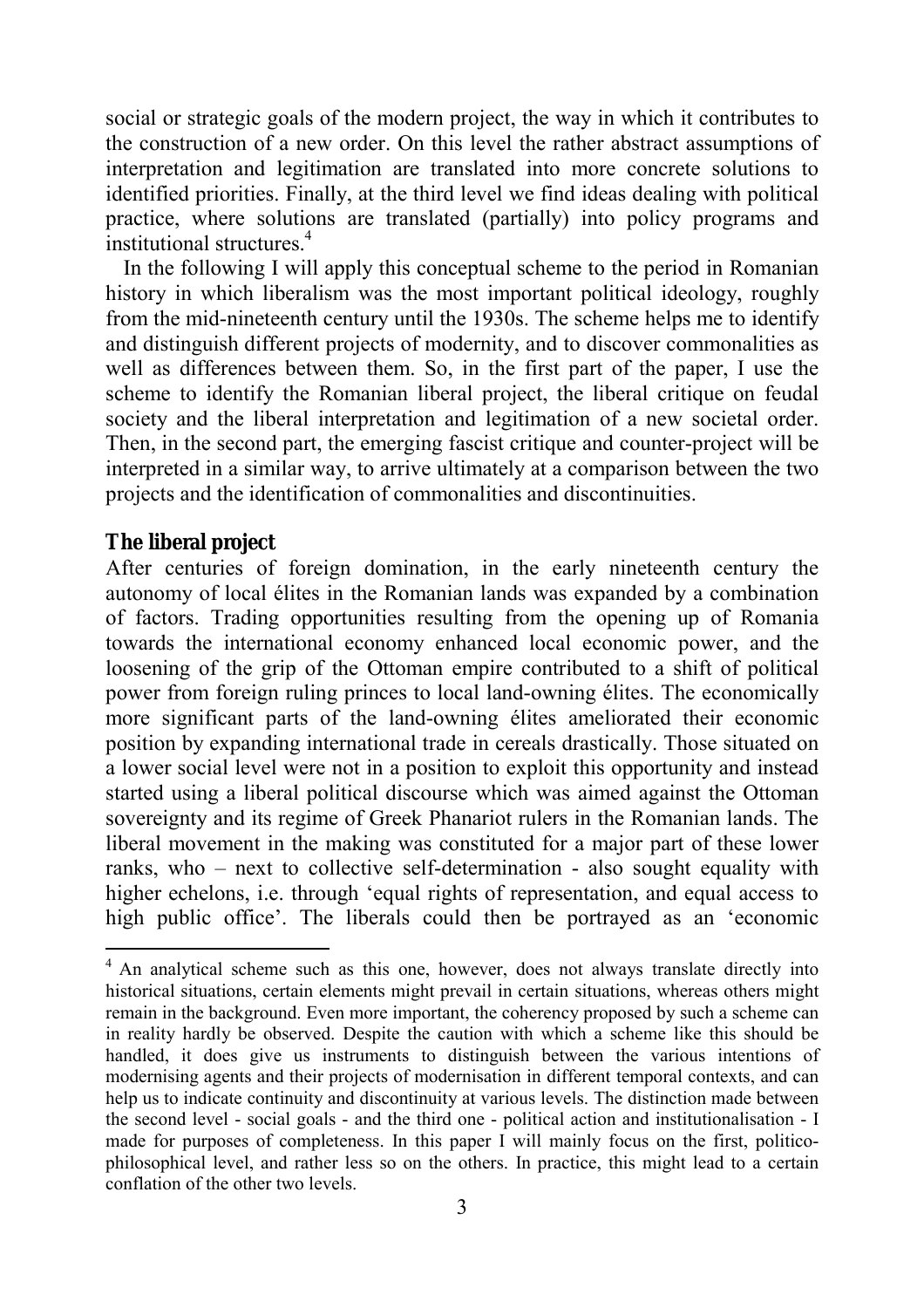declining class whose members were searching desperately for *alternatives* to economic entrepeneurship' (Janos 1978: 83). Their political consciousness was raised through education abroad as an overwhelming majority of what later would become the liberal élite studied in France, especially in Paris, and later in Germany. The material independence to do so was provided by their ownership of land (Călinescu 1988; Janos 1978: 80-1; Rădulescu 1998: 113, 1999: 209).

#### *Crisis narrative of the liberal project*

 $\overline{a}$ 

The crisis narrative construed by the Romanian revolutionary élite had its roots in Western understandings (mainly French and German) of both liberalism and nationalism. From the liberal and nationalist ideologies, two main concepts were derived that informed the political actions of the liberal Èlite strongly. First, from Western liberalism and the French revolutionary program the principle of selfdetermination was taken, i.e. the natural right of nationalities to rid themselves of oppression through revolutionary upheaval. The triple motto of the French Revolution was adopted in 'accordance with its "horizon of expectations"', or, in other words, liberty was predominantly interpreted as national liberty (Zub 2000: 52). The liberal Èlites thus mainly invoked the national principle or question as they criticised the prerogatives of foreign rulers and thereby foreign domination. It was through such 'discursive weapons' that these élites sought to increase the autonomy of a native 'progressive' élite; a discourse that empowered them to oppose the existing political structures. The liberal perception of national independence leaned not only on Western liberal conceptions of political and economic progress and self-determination, but found further inspiration in the romantic vision of the nation, i.e., a conception of the nation as ultimately unique, with its own distinct language, culture and history (cf. Brown 1982: 283). Major revolutionaries did indeed articulate a conception of Romanians united in a single culture and state. Mihail Kogălniceanu - an important revolutionary and later statesman - forcefully promoted ideas of national specificity by invoking the historical continuity of the Romanian people<sup>5</sup>, whereas Nicolae Bălcescu statesman and historian - supported a united Romanian nation that could rank among the most important nations in the world (Călinescu 1988: 177-80). The liberals criticised contemporary society by posing the question of 'how to set in motion a patriarchal and authoritarian system, a society overwhelmingly rural, dominated by landed property, in which the modern stimulating factors of capitalism and democracy were almost completely absent' (Boia 2001: 35). The national question almost inevitably called attention to another question, the socioeconomic question or the principle of social justice. If a national society was constructed and the Romanians would rule themselves, how then should the

<span id="page-5-0"></span><sup>&</sup>lt;sup>5</sup> Kogălniceanu's *Cuvîntul introductiv*, an introduction to his course of national history which he pronounced in 1843 at the Mihăilieană Academy in Iaşi, was a clear attempt at narrating the historical unity of the Romanians by pointing at major national struggles in the past (Călinescu 1988: 178-9; Zub 1979: 9).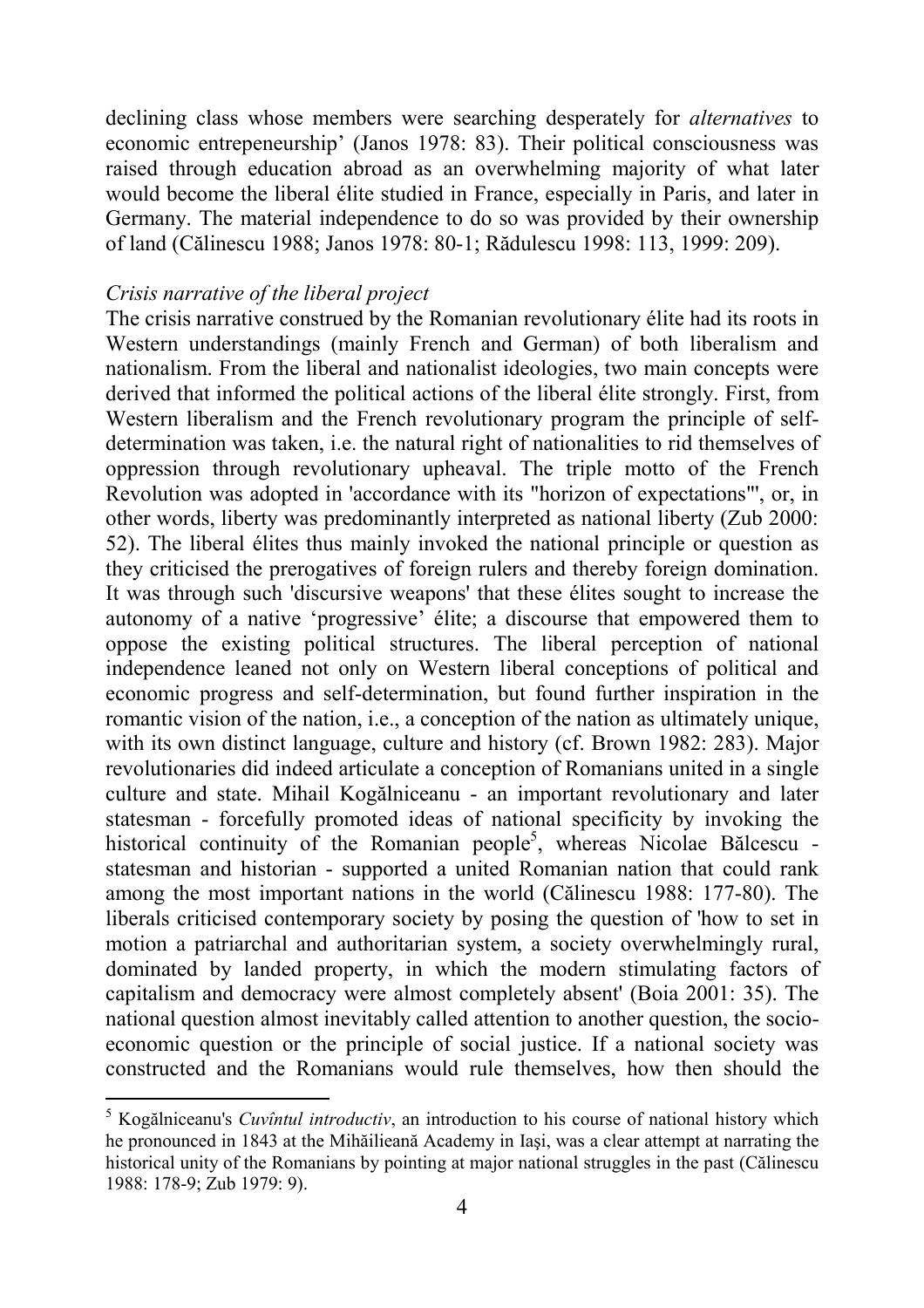economy be set up and how would nationally produced wealth be redistributed? The liberals invoked this principle to strongly criticise the privileges of the ruling classes and to point to the necessity of socio-economic reforms, reforms that should lead to a more equal distribution of wealth within society and to a radically different organisation of the economy.

#### *The Romanian interpretation and legitimation of liberalism: commonality and difference*

The Romanian liberals' critique on the status quo was, as we saw above, complemented by the construction of an alternative model in the form of liberal nationalism. The Romanian struggle for an independent nation-state and socioeconomic modernisation was in itself part of large-scale revolutionary change all over nineteenth-century Europe. The Romanian experience - similar to other East European countries - differed, however, in crucial aspects from the changes in Western Europe. First of all, the adaptation of liberal ideas in national contexts led to important perceptive differences. One of the most important elements in the development of modern Western Europe was the gradual separation of state and society. The devise of a social contract between different social groups, and between the state and society, was attempted to delimit state authority (Bideleux and Jeffries 1998; Held 1987: 41-2; Vajda 1988: 341).<sup>6</sup> In contrast, in Eastern Europe, the development of the state took a rather different turn, as the emphasis was not on curbing state power *vis-à-vis* society, but on constructing a viable state and social order in itself.<sup>[7](#page-6-1)</sup> The interpretation of nationalism constituted another important difference between Western and Eastern Europe. Whereas the first wave of nationalisms in Europe consisted of a *Verfassungspatriotismus* in which the nation was defined in legal-historical terms (Taylor 1998: 215), later nationalisms, although often using the language of universalism, were exclusionary and often ethnically defined, basing state sovereignty not on individual citizenship, but on collective ethnicity (cf. Bideleux and Jeffries 1998). Nationalist Èlites in Eastern Europe struggled for national independence and autonomy, not so much for individual liberties.<sup>8</sup> The result was that the nation came to mean rather the opposite of individual liberty, and instead of reinforcing and protecting individual liberties, the state promoted a collective understanding

<span id="page-6-0"></span><sup>&</sup>lt;sup>6</sup> One should perhaps not overstate the homogenous experience of the West in this process; for instance, one could say that the development of the state and political institutions as opposed to society was less articulated  $-$  or at least had a different character  $-$  in England and the United States than on the continent of Western Europe (Wagner 1990: 38).

<span id="page-6-1"></span><sup>&</sup>lt;sup>7</sup> It was not the *ancient régime* against which revolutionary strivings were aimed, but foreign domination (Platon 1985: 72). Furthermore, as Mommsen (1990: 213-4) argues, '[i]n East Central Europe the idea of the nation state was little more than a concept manipulated by dominant ethnic or cultural groups, often of a very small size, in order to strengthen their hegemonial positions within the polity'.

<span id="page-6-2"></span> $8 \text{ See Janos } 2000$  for an account of national independence struggles by liberal élites in Eastern Europe.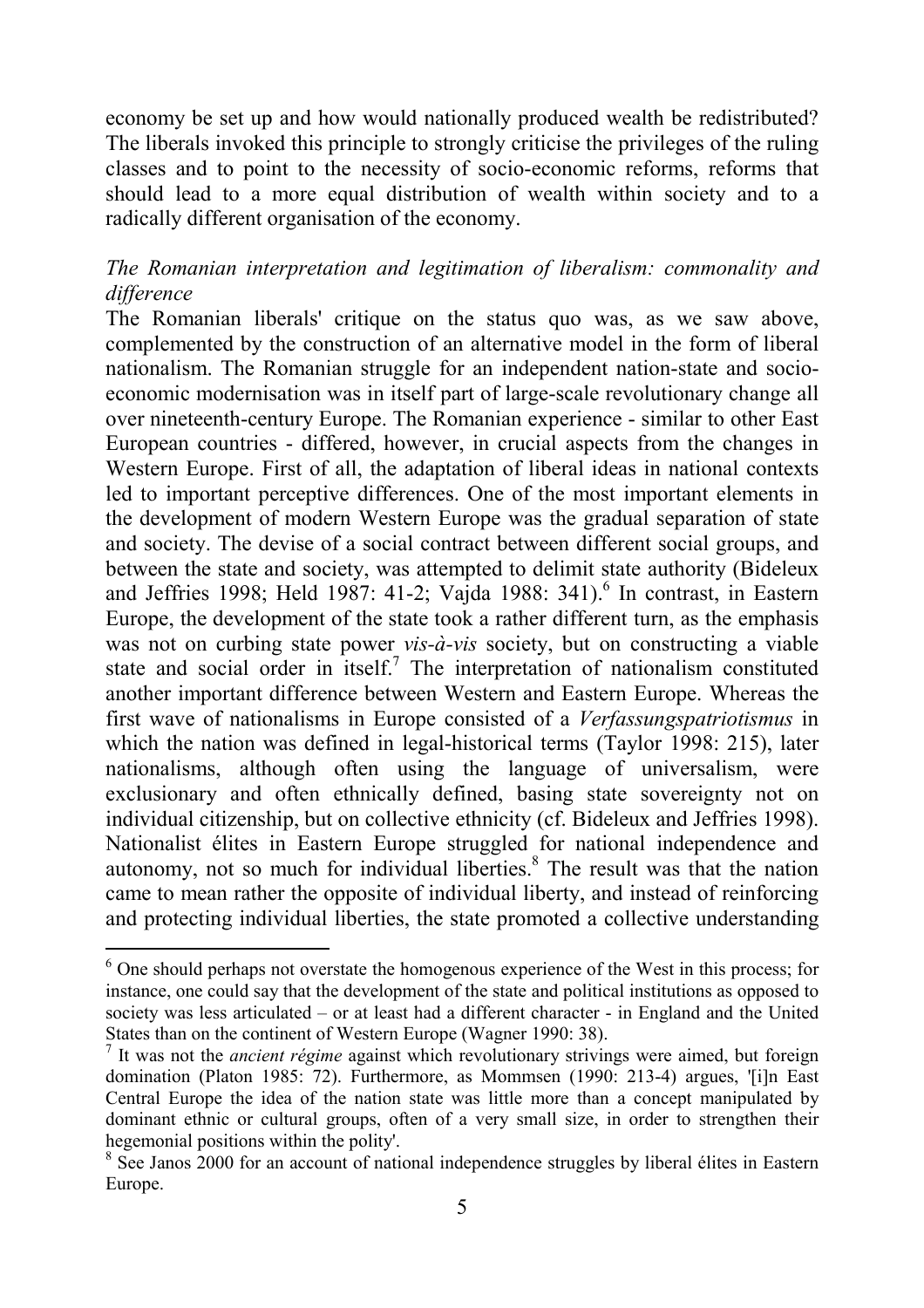of the nation (Vajda 1988: 344; cf. Stokes 1997; for a more general treatment of nationalism, see Taylor 1998).

The reinterpretation of the concepts of state authority and of nationality in Romania can be identified, on the one hand, in the predominance of the state (and its ruling Èlite) in political and economic reforms, and, on the other hand, in the exclusionary, ethnic concept of citizenship, which gave absolute preference to native Romanians over national minorities. This predominance of the nation-state boiled in reality down to the subordination of the social question to the question of national self-determination, i.e. political and economic independence (Platon 1985; Weber 1965: 503; Zub 2000: 55). We could take these interpretations as reactions of nascent Central and Eastern European states to the rise of Western modernity, as expressions of the native élites' desire to gain equal status for their countries in the international sphere and to protect their nation against foreign domination (cf. Musil 2000: 176; Taylor 1998). And indeed, at the time one could find similar reinterpretations of liberalism in most countries in the region (cf. Daskalov 1997: 152-3).

The liberal project was underpinned by various modes of legitimation<sup>[9](#page-7-0)</sup>, the principle mode being a 'derived' legitimation based on the Western societal model. By referring to the superiority (in particular, the rationality) of Western societies and the nation-state concept, the liberals exposed existing Romanian society by pointing to its imperfect aspects, i.e. the nation-state concept was invoked as being the only vehicle that could raise the Romanian people to a higher cultural plane. The derived nature of this mode of legitimation necessitated the relegitimation of the Western model in the Romanian context. Partly, this could be done by referring to formal rationality as a superior principle for arranging society (institutionalised for instance in the state bureaucracy and the organised economy), but this in itself could not be enough. Relegitimation required supplementary modes of legitimation, related to the local context. One of these modes was provided by traditional legitimation. The liberals justified their assault on foreign domination of the Romanian lands historically by referring to the Romanian continuity in this geographical space. By pointing to the Latin origins of the Romanian people its sovereignty was demanded, as Romania was an 'island of Latinity in a Slav sea' (an identity rediscovered by the Transylvanian Latinist School in the 18th century), and constituted a common national space in the form of Dacia (Boia 2001: 34-5). Traditional legitimacy was in itself supplemented by nationalism, which turned the promotion of the nation into an absolute goal of the liberal state. Yet another mode of legitimation that fortified the indigenous relevance of the project as well as the role of the liberals could be called charismatic legitimation. The liberals claimed a messianic role in identifying the goals and strategies of the project of modernisation, as they were

<span id="page-7-0"></span> $9$  My point of departure here is Weber's much used typology of 'classical' modes of legitimation, as well as his identification of 'auxiliary' modes.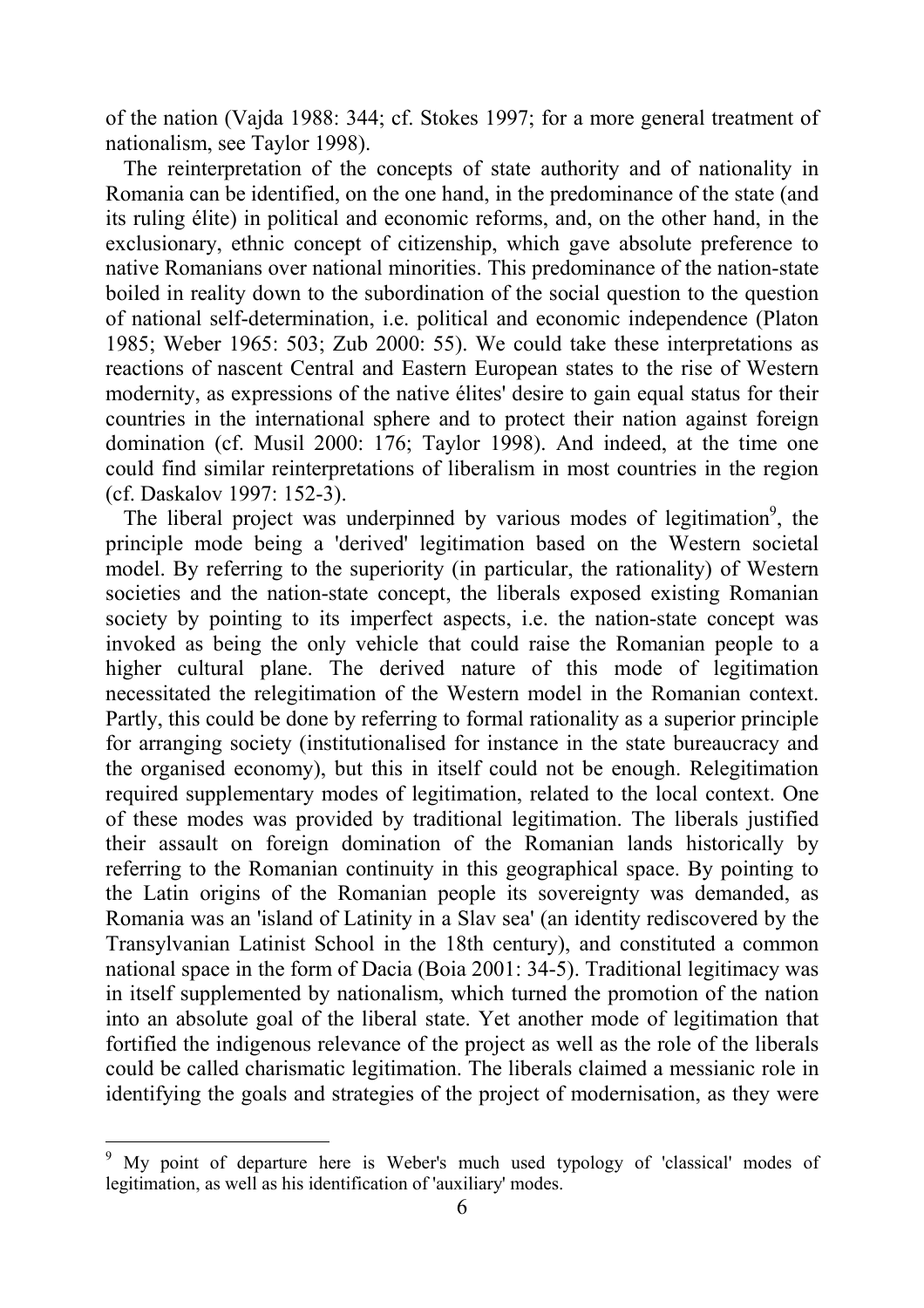knowledgeable about Western rationalism and the liberal philosophy of progress. This messianic tint one could find, for instance, in rather pronounced Èlitist elements in the set-up of the electoral system<sup>10</sup>, the educational system (through which a national culture was transmitted to the population), and in the cultural debates on modernisation (see below). In the economic sphere, élitism found its counterpart in state involvement in the national economy. Although a Western economic model was followed, the state and its ruling Èlite were apportioned, or rather, apportioned themselves, a more encompassing role than originally envisaged in the 'reference model'.<sup>[11](#page-8-1)</sup>

#### *Social goals and institutionalisation*

The main social or strategic goals identified by the liberals - the establishment of a unified nation-state, a constitutional state and the creation of a market economy - followed Western models rather closely. The centrality of these goals in the liberal program indicated the liberals' faith in progress and reforms that should lead to a rationalisation of society. At the same time, though, the Romanian liberals deviated from this faith in the actual translation of these social goals into institutions and policies. In the creation of both political and economic institutions one could detect the liberals' hesitance to extend liberal principles to society as a whole. The rationalisation of politics went hand in hand with a strong centralisation, whereas political participation was limited. So, the division of the united principalities into administrative districts brought with it their subordination to the central Bucharest government (Janos 2000: 86). Further, the emulative nature of the political changes was apparent in the construction of a formal state and political system, in the adoption of the Romanian Constitution in 1866 (based on the Belgian one of 1831) and the setting up of parliamentary institutions. However, whereas the system was formally based on the division of powers and representation of the people, in reality it only represented the uppermost layers of society. After *de facto* unification of the Romanian principalities in 1859 and *de jure* independence in 1877, the egalitarian elements

<span id="page-8-0"></span> $\overline{a}$  $10$  The electoral system that was set up in the 1866 consisted of four colleges: the first was made up of the largest landowners; the second of owners of medium-sized estates; the third of urban property-owners and educated citizens; and the fourth of the peasantry and others (Hitchins 1994: 20-1; Janos 1978: 85; Roberts 1951: 20). The owning (and educated) classes constituted the overwhelming majority in this system, whereas the weak position of the fourth college was even further undermined by electoral manipulation on a local level. In 1884, the electoral system was reformed by merging the first and second colleges, resulting in an effective preponderance of the 'urban, professional and official class' and putting the 'main weight of an extremely narrow franchise in an overwhelmingly agricultural country' on those classes (Seton-Watson 1934: 357). 93.9 percent of the population was not represented, and 98.5 percent did not have the right to vote for the senate (Ioanid 1990: 37).

<span id="page-8-1"></span><sup>&</sup>lt;sup>11</sup> Both the classical liberal state doctrine of the rather limited nightwatchman state, and the universalistic, encompassing vision of the nation of the American and French revolutions conceived of a much more limited role of the state (see Taylor 1998: 202).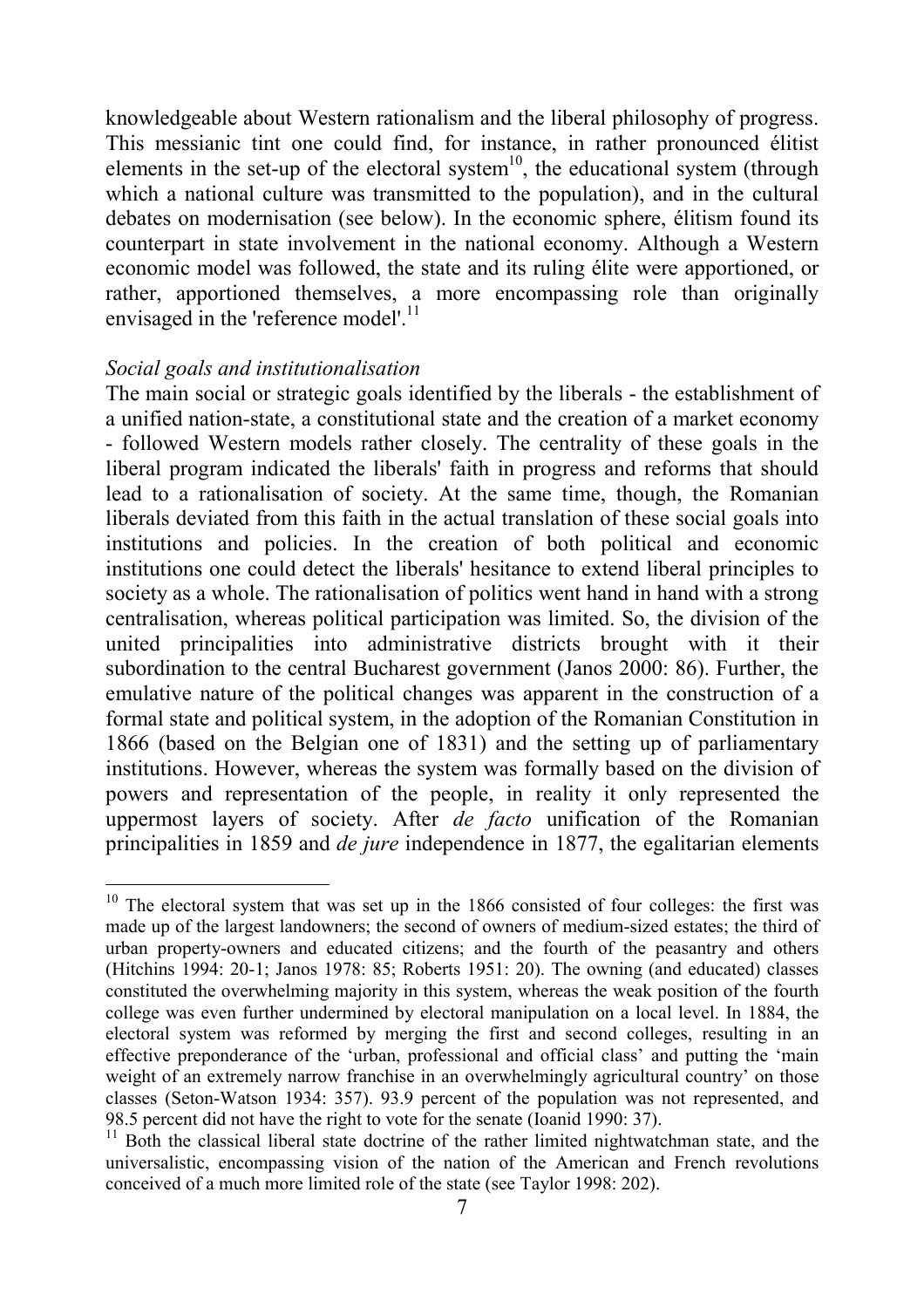and inclusive perception of nationhood lost definite ground to an exclusive idea of the nation, of which only certain Romanians (those with property and education) were part.<sup>12</sup> In reality, this excluded not only most Romanians, but also led to the refusal of granting citizenship rights to Jews (institutionalised in the Constitution of 1866) (Volovici 1991). In the case of the latter, their exclusion was based on nationalism, but their economic activity was tolerated on economic rational grounds (Janos 2000: 74). According to Volovici, this meant that ë[n]ationalism now signified the struggle for national sovereignty, the creation of a unified Romanian state. The national ideal had become national *policy* and national interests were to be defended above all, even to the point of conflict with other countries or various national minorities'  $(1991: 4)$ . The two-party system dominated by the Liberal and Conservative parties bore a resemblance to the English system (Roberts 1951: 20), but was in reality subordinate to the foreign monarch rather than representing the Romanian people (Janos 1978:  $87$ ).<sup>[13](#page-9-1)</sup> Likewise, the creation of an economy was a process steered from above. As in the political field, the Romanian liberals emulated the Western model. The developmental model aimed at the abolition of feudal institutions, the establishment of a modern system of property rights, and the creation of a modern economy through the marketisation or commodification of land and labour (Janos 2000: 81; Platon 1985). At the same time, though, Romania differed from the classical Western model in the relatively comprehensive state involvement in and co-ordination of the creation of a national economy, which served the interests of a growing middle class as well as those of the state bureaucracy itself. The role of the state consisted in reality in aid to industrial development in the form of protective tariffs and subsidies (from 1886 onwards), at the expense of agriculture and small-scale industries (cf. Brown 1982). In the context of increasing competition on the agricultural world market, protectionism by importing countries, and the precarious position of domestic manufacturing, the liberals pursued a policy based on the development of large domestic industries<sup>14</sup> (Welzk 1982: 48). The rather one-sided approach to industrialisation caused the marginalisation of large parts of the population and their alienation from the liberal project. This phenomenon became an important element in cultural debates on development, in which, from the last quarter of the nineteenth

<span id="page-9-0"></span> $12$  In a way, liberalism lost its emancipatory aspects when it turned from a critical into a state doctrine in the 1870s, being confronted with political practice and institutionalisation (see Platon 1985: 75-6).

<span id="page-9-1"></span> $13$  The constitutional monarchy had been favoured by the liberals as it helped to legitimate an independent status for the weak Romanian state in the international arena.

<span id="page-9-2"></span> $14$  In 1887, the government adopted laws that introduced protectionist tariffs to shield a nascent domestic industry, as well as a law that encouraged national industry. The latter involved tax exemptions, state orders, and customs exemptions, and was geared towards the larger firms (Georgescu 1991: 127; Roberts 1951: 67; Welzk 1982: 48). The active role of the state in the economy in favour of large domestic industry became even more outspoken in the inter-war years, as the liberals started a policy of nationalisation of industry.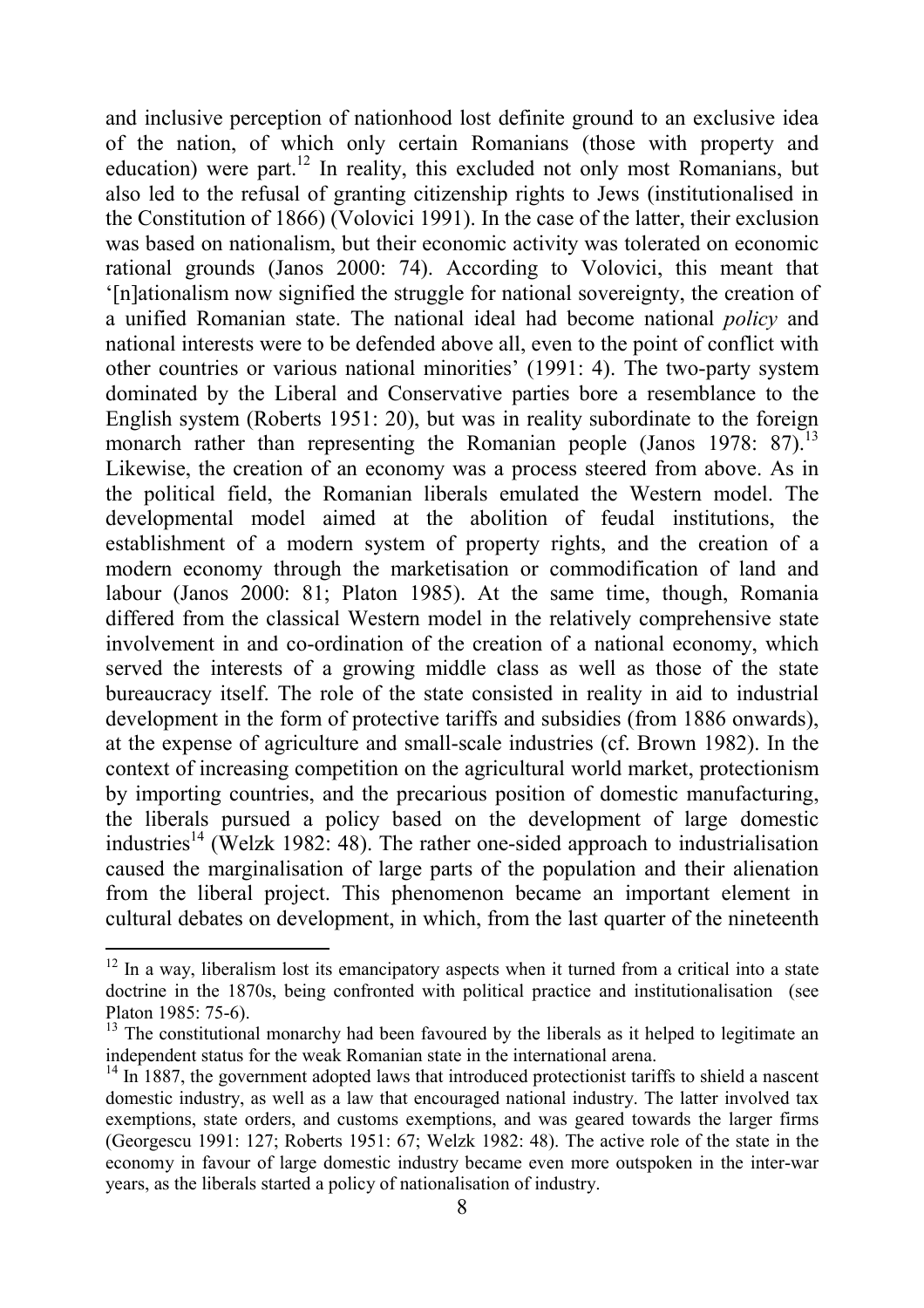<span id="page-10-1"></span>century onwards, the social consequences of the liberal efforts were increasingly discussed. These debates not only reflected the vision of conservatives, who sought to temper radical transformations, but also voices that represented in a way the marginalised and disembedded in Romanian society, i.e. the peasantry. The debate at the end of the nineteenth century foreshadowed and underpinned the construction of an anti-liberal crisis narrative in the inter-war years, and eventually the mobilisation and empowerment of marginal and uprooted groups by means of nationalism and fascism.

#### *Contestation and potential crisis narratives*

 $\overline{a}$ 

In the Romanian lands, as elsewhere, the reception of the emancipatory ideas of the French Revolution broadly speaking evoked two major reactions, one positive and affirmative, the other negative and critical.<sup>15</sup> Even if we accept such a preliminary division of intellectual reactions - in 'Europeanists' and 'traditionalists' - this should not mean that we should assign progressiveness only to the former and conservatism only to the latter. In the liberal, Europeanist discourse we can find many rather conservative elements (for instance, in the perception of the nation), whereas instances of progressive thinking were part of the discourse of traditionalists (a focus on the rural population certainly not always meant a desire for recreating the past). Critique on liberalism invoked traditional (rural) symbols to criticise liberalism in as far as it promoted the ruling Èlite's interests and not the general good. Additionally, liberalism's emulative character was maligned, as it was supposed to destroy traditional ways of life. Nevertheless, critique hardly ever objected to liberalism's collectivist and exclusionary understanding of the nation. The uncontested terrain within the overall debate was the absolute value of an independent Romanian nation-state. The achievement of political independence and the establishment of a nationstate was seen as a form of progress as such, whereas remaining within the sphere of influence of the empires was regarded as being the opposite (Daskalov 1997: 142-143). Europeanists based their perception on the idea of a nation composed by native Romanians, which contained a romanticist dimension, i.e. the nation as a liberating force, aimed against feudal society and foreign domination. The imitation of Western industrialisation and urbanisation were then means to reach the goal of a Romanian nation-state; even more so in the form of protectionism and nationalisation of industry. Ultimately, the traditionalists had similar kinds of conceptions of the nation, but, by emphasising different dimensions in romanticism<sup>16</sup> (disenchantment, a nostalgia for traditional, rural communities),

<span id="page-10-0"></span><sup>&</sup>lt;sup>15</sup> See Wallerstein for the general European reception of the ideas of the French Revolution  $(1995: 85)$ .

 $16$  The critique on the universal economic and political concepts of liberalism in Eastern Europe got a profound incentive from the main critique on modernity formulated in its birthplace, i.e., romanticism. Romanticist ideas provided relevant insights for élites that sought to construct and stabilise a national political community where a long-standing tendency towards state and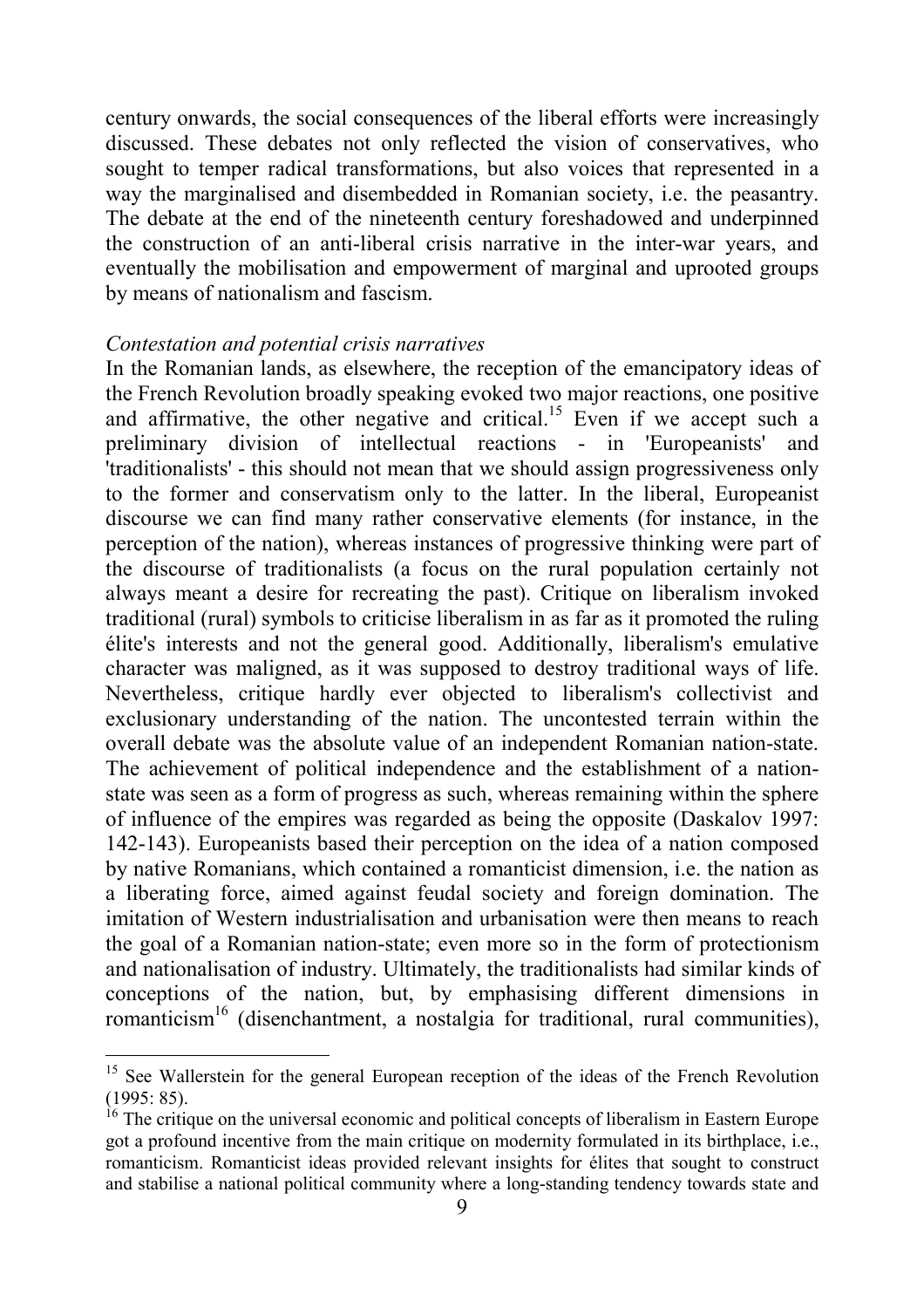<span id="page-11-1"></span>came to different conclusions. According to them, the Romanian nation was composed of the traditional village life which contained the pure values of the peasantry and, as a consequence, the realisation of the Romanian nation could only be achieved through opposition to or at least slowing down social change, in order to preserve essential Romanian traditions. An emphasis on the rural past did not necessarily lead to outright conservatism, as these ideas were reformulated into political programs that promoted an agrarian economy (cf. Irimia-Tuchtenhagen 1997: 321, fn 8). The most influential of the critiques on the emulative liberal model was the literary doctrine of so-called Junimism (*Junimea* means youth), developed in the period between the 1860s and 1880s. In this form of 'progressive' conservatism, the importation of Western ideas and structures in the early nineteenth century was criticised as having created only a 'facade' of Western culture, whereas the underlying traditional - rural - structure was left untouched. In the words of Titu Maiorescu - the Junimists' leading spokesman  $$ the rapid importation of Western institutions and ideas resulted in the adoption of ëforms without substanceí (Hitchins 1978: 143; Marino 1995: 191; Voicu 1998:  $2<sup>17</sup>$ . Being a critique against direct importation of Western institutions and culture, it promoted slow and organic growth that would maintain the true (rural) character of Romania. A similar combination of conservative ideas and elements of more progressive ideas could be found in the strands associated with so-called peasantists and nationalists<sup>18</sup>. Their vision combined the idea that the structural

nation-building had been absent. Romantic critiques replaced the rationally conceived state in liberalism and its emphasis on individual liberty with one based on a Herderian national character in which the essence or distinctiveness of different peoples stood at the centre. East European nationalist Èlites were in this way provided with ëan intoxicating synthesis of national feeling and liberal ideology' (Okey 1982: 77). In its totality being a complex and sometimes reactionary critique on original modernity while at the same time provoking nationalist liberations, that is to say, 'in part reactionary, in part revolutionary' (Russel 1946: 653; see also Löwy 1981), romanticism could be regarded as a crucial source  $-$  as a 'psychic liberation<sup>3</sup> - for national élites and their modernising projects. It had 'a special resonance in countries that are socially, economically, and politically "underdeveloped" (Berman 1982: 43, 45). Indeed, German romanticist ideas rose exactly out of a sense of relative backwardness and against the initial project of imitation of French models, turning the quest for national identity inwards (Berlin 1997: 563).

 $\overline{a}$ 

<span id="page-11-0"></span> $17$  The 'traditional' critique of the Junimists was itself inspired by the strongly influential German romanticism of the nineteenth century (see Ornea 1996). Marino argues that the idea of 'forms without substance' could be traced back to thinkers before the conservative Junimea society and could be attributed to both Romanian thinkers and to non-Romanian 'postrevolutionary' thinkers such as Edmund Burke (Marino 1995: 193-4).

<sup>18</sup> A main protagonist of the nationalist movement was Nicolae Iorga, who, together with A.C. Cuza, was involved in the establishment of nationalist political parties. Iorga, a prominent historian, was one of the central figures in the emerging critique on the heritage of the French Revolution. In a similar way as Maiorescu and the poet Mihai Eminescu, Iorga pleaded for a re-evaluation of tradition, the restoration of indigenous values and critiqued excessive rationalism (Zub 2000: 85). He advocated organic evolutionism, condemning the French Revolution as a 'revolution of rationalism' and as being 'too abstract to lead to something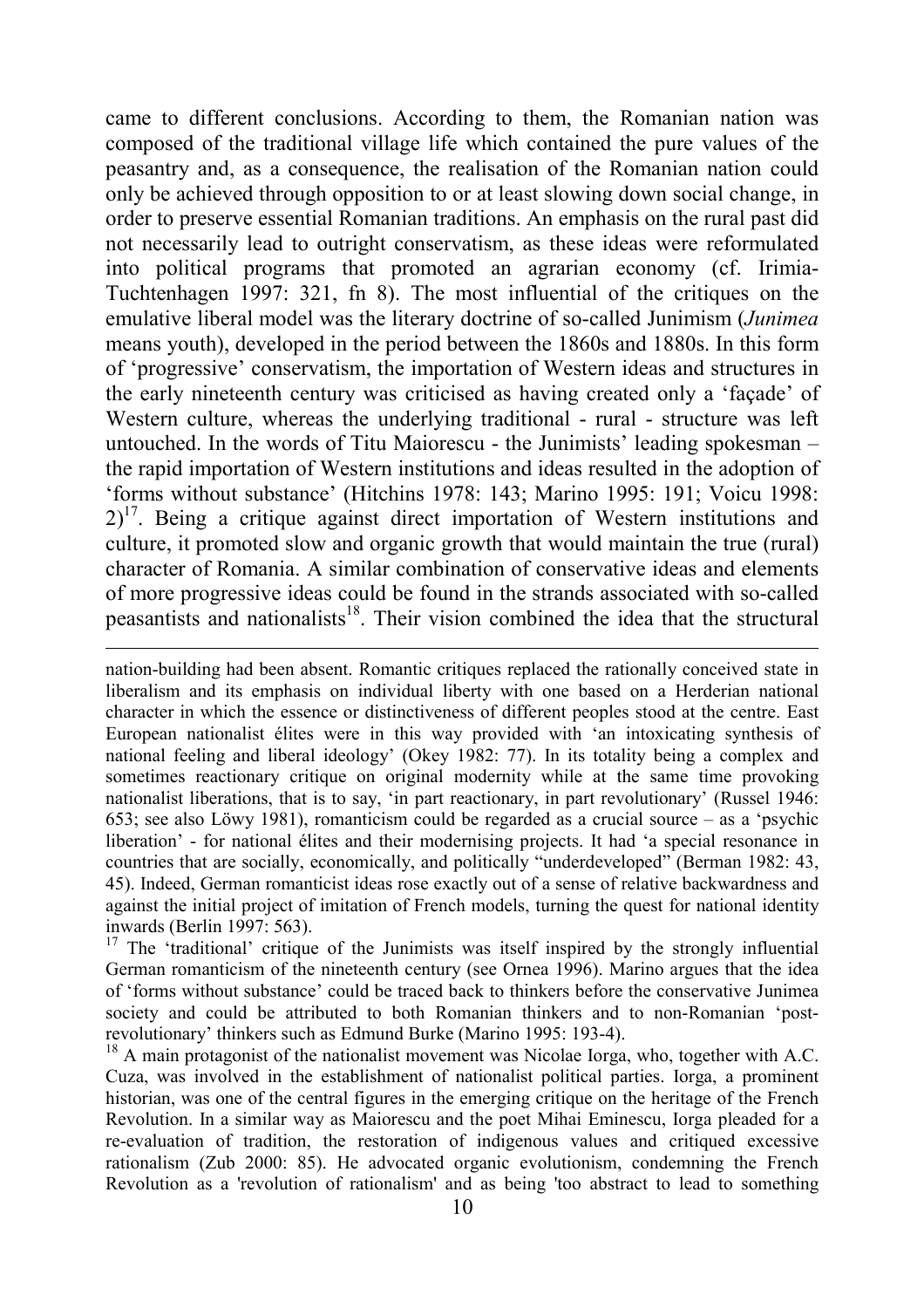features of Romanian society were to be found in its rural character and could not be rapidly changed by importation<sup>19</sup>, while they simultaneously endorsed an organic, evolutionary change of society. The ultimately divergent conclusions between Europeanists and traditionalists towards the nation led to different understandings of Significant Others (Verdery 1991: 34). Historical arguments about the origins of the Romanians led to opposing insights on the 'true' national identity.[20](#page-12-1) Europeanists were criticised for betraying the nation with occidental values, whereas traditionalists for their part were blamed for seeking safety in Eastern Orthodoxy, both of which meant selling out the national soul to foreigners, be it Westerners or Greeks or Jews (see Verdery 1991: 34).

#### **Romanian liberalism and its discontents**

l

The liberal modernising project encountered difficulties on various levels in the inter-war period. The critiques on the liberal interpretation of the national and social questions pervaded society as they were continued and radicalised by a new generation that was not inclined at all to follow the European model. The complex political problems that arose with the enlargement of Romanian territory after the First World War, i.e. with Bessarabia, Bukovina, and Transylvania in 1918, were an important impetus for the radicalised critiques. A range of tensions resulted from the formation of this Greater Romania: first of all, inter-ethnic problems became a heated issue of debate as the three newly incorporated territories contained much larger minorities than the Old Kingdom itself and thus

useful' (Zub 2000: 87, 83-106). Various strands of peasantism focused on the problems of the peasantry and the negative effects of 'industrial civilisation'. Leading figures included the aforementioned historian Iorga, the economist Virgil Madgearu, and the populist Constantin Stere. Stere held that 'the burning social problem which the West has to face as a result of capitalist development and the industrialisation of modern production does not yet confront our society, or confronts it in a totally different form  $-$  namely, as a peasant question, in all its extent and variety, and not as a proletarian question, as in the West' (quoted in: Daskalov 1997: 156).

<span id="page-12-0"></span> $19$  As Hirschman points out, the argument that the 'deep structures' of society remain untouched by 'cosmetic' changes has been often used in reaction to major changes and reforms in Western Europe as well, and 'is one of the principal weapons in the reactionary arsenal' (1991: 79).

<span id="page-12-1"></span> $20$  A three-pronged divide in Romanian society concerning its origins and its identity becomes important here (see Verdery 1991: 31-33): the Latinist, Roman version of Romanian identity, stressing its origins in Western Europe and promoting the integration of Romanian society in Western European structures, which implied the adoption of Western models of statehood and economy; the Daco-Roman or Romanticist version of Romanian identity, referring to a history of the Romanian people consisting of a Western-European heritage combined with a 'true' native character of the Romanian people, leading to the acceptance of the ultimate value of Western 'forms and substance', but stressing the evolutionist and organic nature of social change; and the autochthonist version of Romanian identity, excluding any Western European origins of the Romanian nation and therefore perceiving only an authentically 'Romanian' path of social development.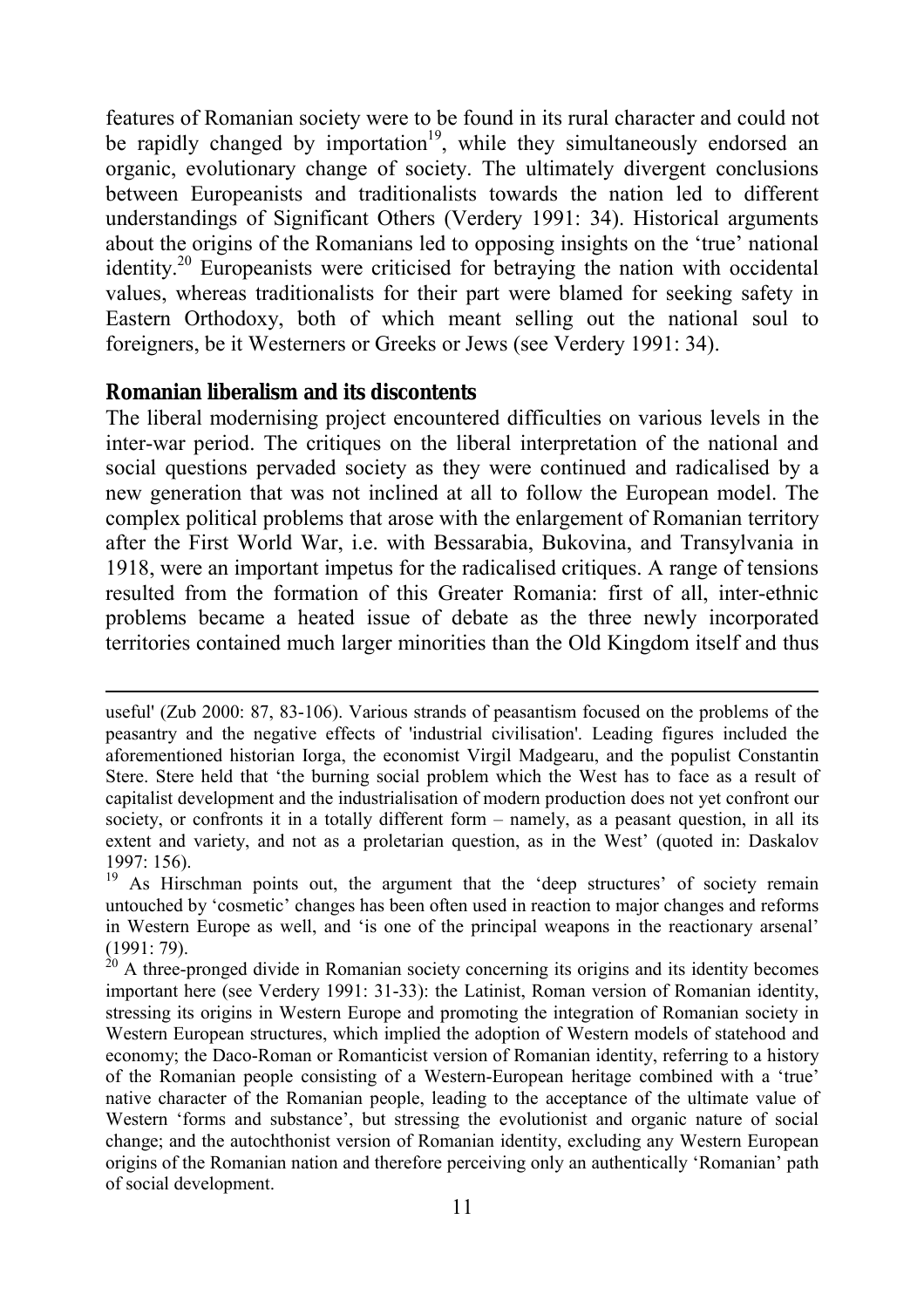paradoxically the realisation of a Greater Romania brought with it the relative reduction of the Romanian 'element' in the larger territory (cf. Livezeanu 1995); second, inter-regional tensions arose between the central Bucharest-based government and the administration and local ruling Èlites in the new territories; third, an inter-generational struggle between the older liberal élites and a 'new generation' of politically conscious students was one of the unintended consequences of the massive extension of the education system in the 1920s and 30s. The youth movement, heavily opposed to the older generation's visions on society, empowered itself by drawing on both domestically developed critiques on the liberal project and by leaning on the inter-war tendency of ëcultural pessimismí in Europe; fourth, the urban-rural divide continued to provide one of the key points of contention as the disproportionate emphasis in the liberal economic program on industrialisation and the necessity of creating an urban middle class could not remain without reactions within the largely rural economy. In a way, the urban-rural divide was abated by the large-scale land reforms in the early 1920s, but simultaneously exacerbated by the inclusion of the overwhelmingly rural male population in the government of the polity via the extension of male suffrage. The political inclusion of the latter meant that discursive representations of their marginalisation stood a much larger chance in the political arena than in the pre-war era.

The whole gamut of political, ethnic and socio-economic tensions influenced the liberal project decisively. Throughout the 1920s, the liberals still represented the relatively most powerful social group, especially since the conservative landed élites lost most of their economic and political influence after the great land reforms following World War I (Welzk 1982: 69-70). From their rise to political power in the second half of the nineteenth century onwards, but most clearly in the inter-war period, the liberals increasingly performed the conservative role of maintaining the status quo and defending the establishment (Brown 1982: 291; Platon 1985). The liberal current showed clear tendencies towards authoritarian solutions for realising the liberal project (see Preda 1998) and in this sense changed  $\sim$  contextually as well as substantively speaking  $\sim$  in a conservative project, seeking to continue the original project of modernisation by accentuating (temporary) authoritarian solutions for its realisation. Both the defence of the status quo and the 'neo-liberal' outlook fed into the growing importance of the state, in a real as well as in a conceptual sense. $21$ 

#### *Crisis narrative of the authoritarian/fascist project*

l

The coalescence of the inter-war tensions made critique on the liberal project widespread and effective. If we analytically distinguish between critique articulated by traditional, pre-war social forces (the aforementioned Junimists,

<span id="page-13-0"></span> $21$  See for empirical data on the growth of state structures, Economia României 1991 and Heinen 1986.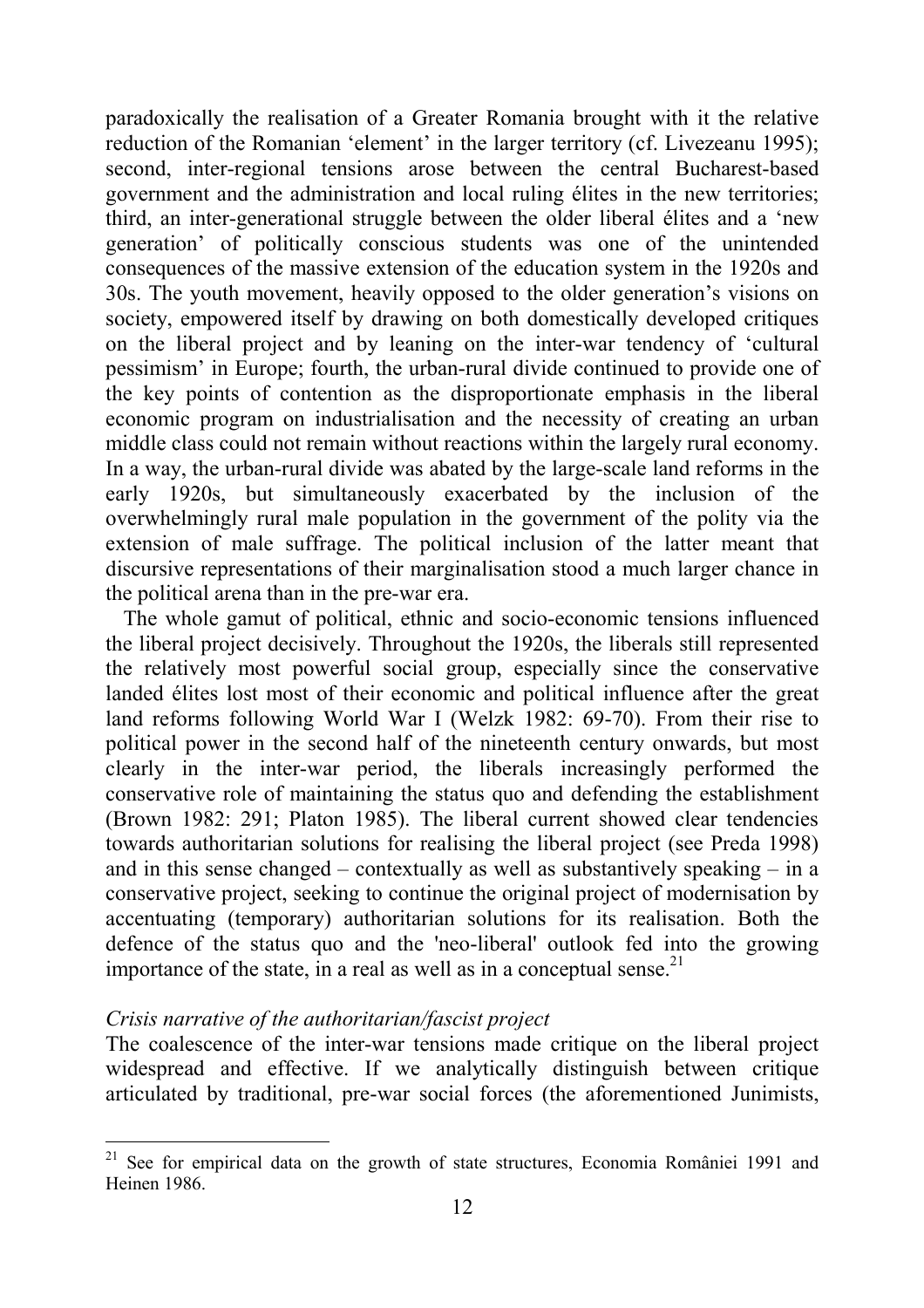nationalists and peasantists) and critique stemming from recently emerged ones (fascists), we can see how the latter could capitalise on the most introvert vision of a modern Romania, whereas the former had merely plead for an organic, evolutionist approach towards social change. Both the traditional and radical critiques focused on unresolved political problems stemming from the pre-war period, i.e. the national and social questions; problems which had become more acute and more complex as a result of the inter-war transformation of Romania. In the early twenties, the gists of the peasantist and nationalist critiques were social integration (extending political membership to the rural population) and social equality (a more equal distribution of national wealth through land reforms). After the extension of male suffrage and far-reaching land reforms, the national question emerged as the dominant one. As Livezeanu argues: '... by partially satisfying the peasant demand for land, the land reform made it possible for the national question to displace the social question  $-$  that of the peasantry and its land hunger – as the chief issue in Romanian society' (1995: 12).<sup>22</sup> In fact, the fascist critique radically redefined the substance of national identity and went beyond the reformist essence of the traditionalist critique. The fascists did not limit their criticism to the element of élitism or class interest in the liberal modernising project, which had contributed to a *de facto* exclusion of the major part of the population.<sup>23</sup> The fascists went further in that they criticised the liberal project from a point of view that completely rejected the universal implications of the French Revolution; in line with the romanticist critiques of Enlightenment rationalism they embraced a theory of organic national specificity. The emphasis on national autonomy and independence in the liberal project was clearly shared by the fascists, but their solution to the national question followed a completely different set of assumptions. National independence was not to be assured by the importation of Western artefacts such as democracy, legalism, industry or urban cities, but was to be based on ethnic homogeneity, ruralism and Christian orthodoxy.

#### *Interpretations and legitimations of a counterproject*

 $\overline{a}$ 

From the turn of the century onwards, the bourgeois, liberal project of modernity was criticised all over Europe. Being a reaction to the mass nature of society and the belief in progress on the basis of rationalisation, 'reactionary modernism' argued for the re-evaluation of spirit over reason. The ëmechanic solidarity' of the *Gemeinschaft* was preferred over the 'organic' one of the *Gesellschaft* (cf. Löwy 1981). New society should be grounded in 'inspired' culture instead of 'soulless' civilisation (the latter term was interpreted as inextricably bound up with liberal

<span id="page-14-0"></span> $22$  Both the land reforms and the almost simultaneous extension of male suffrage seem to have been dictated by fear of 'Bolshevik contagion' (Heinen 1986: 102; Roberts 1951).

<span id="page-14-1"></span> $^{23}$  In 1930, Romania's population was for 80 percent rural, whereas 20.2 percent was living in urban areas (Livezeanu 1995: 8-10).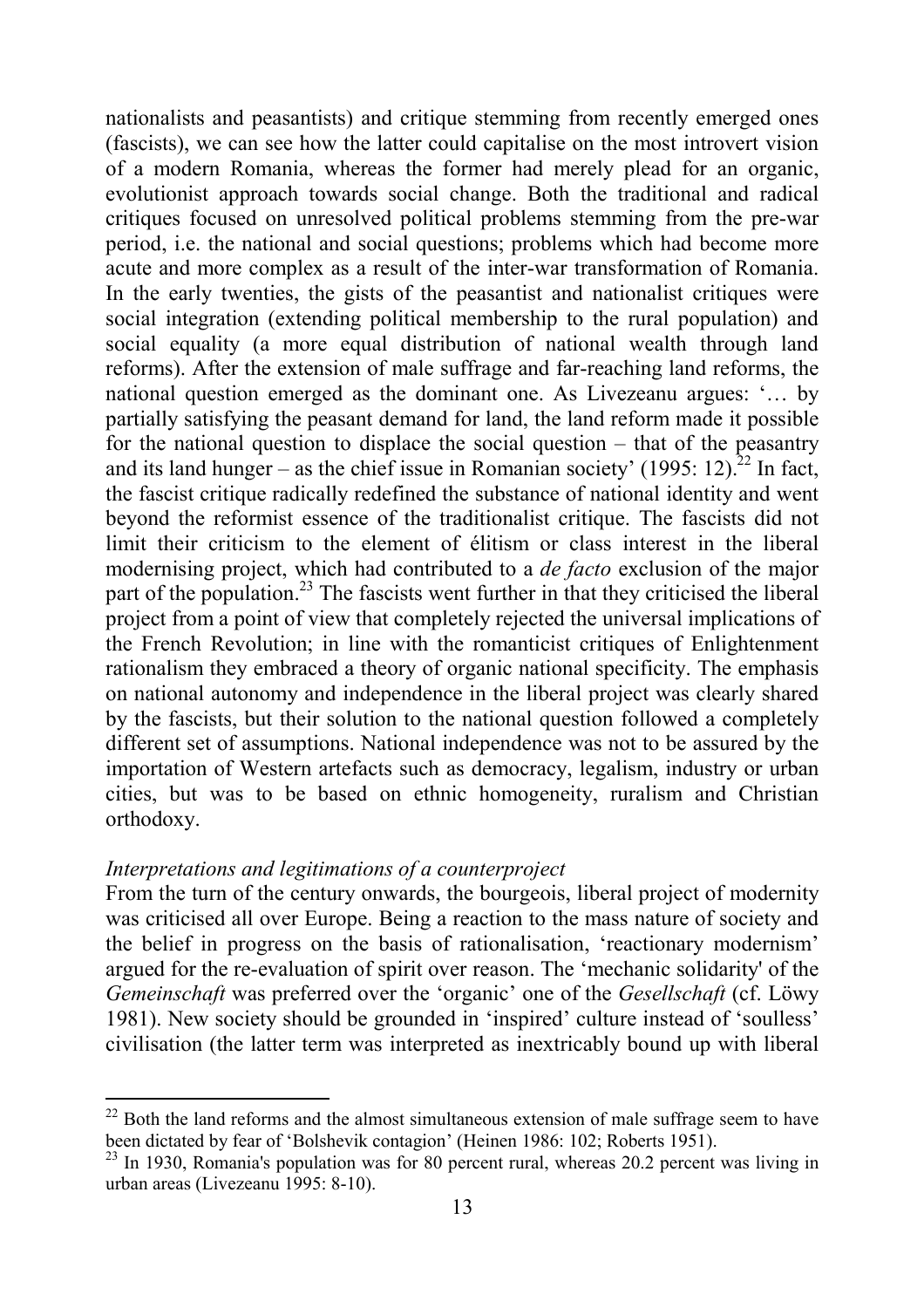and 'progressive' understandings of society).<sup>24</sup> A 'political-cultural revolution that would revitalize the nation' was the ultimate goal of the more radical cultural pessimists, those who sought to ëoppose the principles of 1789 yet found in nationalism a third force "beyond" capitalism and Marxism' (Herf 1984: 11-2). Although no straight line between nineteenth century romanticism and inter-war ërevolutionaryí right-wing ideologies can be traced, the common denominator of many post-war discourses was 'anti-modernism' and an overall tendency against the encroachment of 'modern society' on 'authentic' life (cf. Herf 1984: 13; see also Bracher 1984: 16-38, and Wagner 1990: 247). The more radical reactions against 'liberal' modernity 'placed blood, race and soul beyond rational justification' (Herf 1984: 13). Society as such was perceived not as an aggregate of independent, rationally calculating individuals, but as an organic collective of socially behaving human beings (Gregor 2000: 166-7).

Whereas in other countries the widespread nature of anti-liberal critique stemmed from resentment with defeat (Germany) or inertia (Italy) - which caused the transformation and radicalisation of old nationalism into a violent and fanatic extremism - in Romania it was territorial expansion<sup>25</sup> (Manea 1995: 104). The realisation of Greater Romania amplified the crisis of liberalism and its incapacity to deal with urgent political and social problems. The subsequent search for alternatives was instigated by a new generation of intellectuals as well as by a right-wing student movement.<sup>26</sup> The student movement that emerged in the early 1920s was agitating against two issues: first, against minority, notably Jewish students, who were depicted as competing for scarce resources in an overcrowded university, and, second, against communist activism. $27$  The national significance of the radical student movement in the 1920s stemmed from its size and violent methods but also from the fact that ëit reflected in a raw and exaggerated way many of the main concerns of mainstream nationalists and the ethnic Romanian population at large' (Livezeanu 1995: 246). By the mid-1930s the fascist organisations that originated in the student movement gained considerable political power and came to represent the 'new generation' as a whole (Livezeanu 1995: 246). The fascist movement not only opposed the foreign influences as represented by ethnic minorities and Bolshevik contagion, but it also criticised the older generation for not dealing effectively with the

<span id="page-15-0"></span> $24$  Instead of taking the classical modernist meaning of civilisation as a culturally superior and advanced state of society, critiques often turned around the argument and emphasised not so much the progress that civilisation entailed but the down-sides of processes such industrialisation and democratisation (Wagner 1990: 234).

<span id="page-15-1"></span> $^{25}$  In other East European countries, such as Poland, Czechoslovakia and Yugoslavia, similar anti-liberal discontent emerged, despite their 'winner' status after WW I (Chirot 1989: 389-91).

<span id="page-15-2"></span> $26$  For the development of the student movement and their ideas, see the accounts of two of its most important leaders, Corneliu Codreanu (Codreanu 1973) and Ion Mota (Mota 1978).

<span id="page-15-3"></span><sup>27</sup> The student movements demanded a *numerus clausus* for Jewish students, a phenomenon that could be found elsewhere in Europe (for instance in neighbouring Hungary, see Ambri 1980: 72).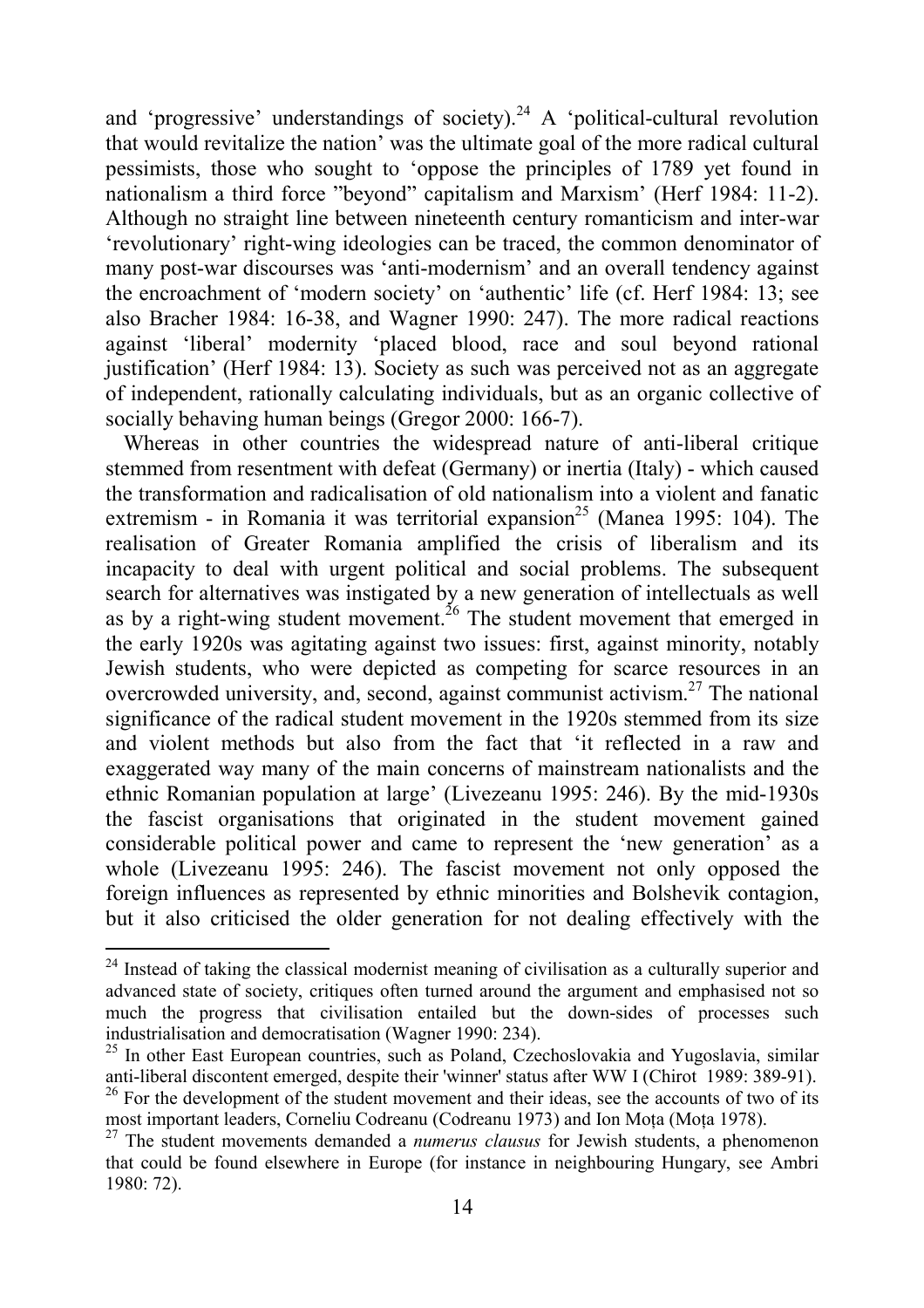social problems it perceived. The movement that from 1927 onwards was referred to as the 'Legion of Archangel Michael' and from 1930 onwards as the 'Iron Guard' held a rather strong appeal for intellectuals. After 1933, the enormously influential philosophy professor Nae Ionescu, educated in Germany and mentor of the young generation of intellectuals (among which Mircea Eliade, Emil Cioran and Constantin Noica) openly started supporting the Guard.<sup>28</sup> The young generation followed in his wake, openly endorsing the Guard's radical anti-semitic stance (Volovici 1991: 132-150).

In the struggle over national identity that the major territorial changes of Greater Romania unleashed, the conservative critique of ëforms without substance' proved a powerful one, especially in the pan-European context of emerging neo-romanticism or 'reactionary modernism'. The fascists' rejection of democratic politics and rationalism was aimed mainly against the *unrealised* dream of the liberal modernising project. The 'anti-modernist' criticism that emerged was a cultural synthesis between nineteenth century 'organic' nationalism (Eminescu and Iorga), and inter-war neo-romantic cultural pessimism (as espoused by, for instance, Oswald Spengler, Ernst Jünger, and Martin Heidegger in Germany, Charles Maurras in France, and Nae Ionescu in Romania)<sup>29</sup>. Ultimately, fascism provided an answer to Greater Romania's weak national identity, similar to the role national-socialism played in inter-war Germany: 'In a period of economic, political, moral and intellectual crisis, it provided a simple solution, violent, "radical" (Manea 1995: 100). The rationality of democratic politics as a field of compromise and negotiation was rejected, and 'a politics of absolute ethics rather than a politics of responsibility' was endorsed (cf. ëreactionary modernismí in Germany: Herf 1984: 14). The state was conceptualised as an organic state, the embodiment of the national soul rather than a rational structure based on the protection of individual rights. In this perception, the state was not so much a political instrument, but rather a cultural one, as Eliade and Ionescu believed (Ricketts 1988: 897; see also Codreanu 1973). The totalitarian or fascist state represented the higher collective interest and was a vehicle to further Romanian culture, ultimately based on Romanian ethnicity and Christian Orthodox religion. In this, the neo-nationalist, fascist perception went beyond any xenophobic element that pre-war nationalism and conservatism had contained, giving anti-semitism a primary place in its ideology (Ioanid 1990: 29). Nae Ionescu, Nichifor Crainic, a theologian and fascist theoritician, and others formulated the concept of a 'corporate ethnocratic state', 'a state with a peasant character' in which Jews were excluded from political

<span id="page-16-0"></span><sup>&</sup>lt;sup>28</sup> This generation's creed was based on 'the primacy of youth over old age  $-$  youth being equated with spiritual fervor, authenticity, creativity, idealism, while old age symbolized routine, inertia, political corruption, and petty materialism<sup>'</sup> (Călinescu 1993: 133).

<span id="page-16-1"></span> $^{29}$  As Voicu argues, Ionescu's thought was based on the Junimists (Maiorescu and Eminescu), peasantism, and German ideas. Nae Ionescu did indeed study in Germany in the period 1916- 1919 (Voicu 1998: 2).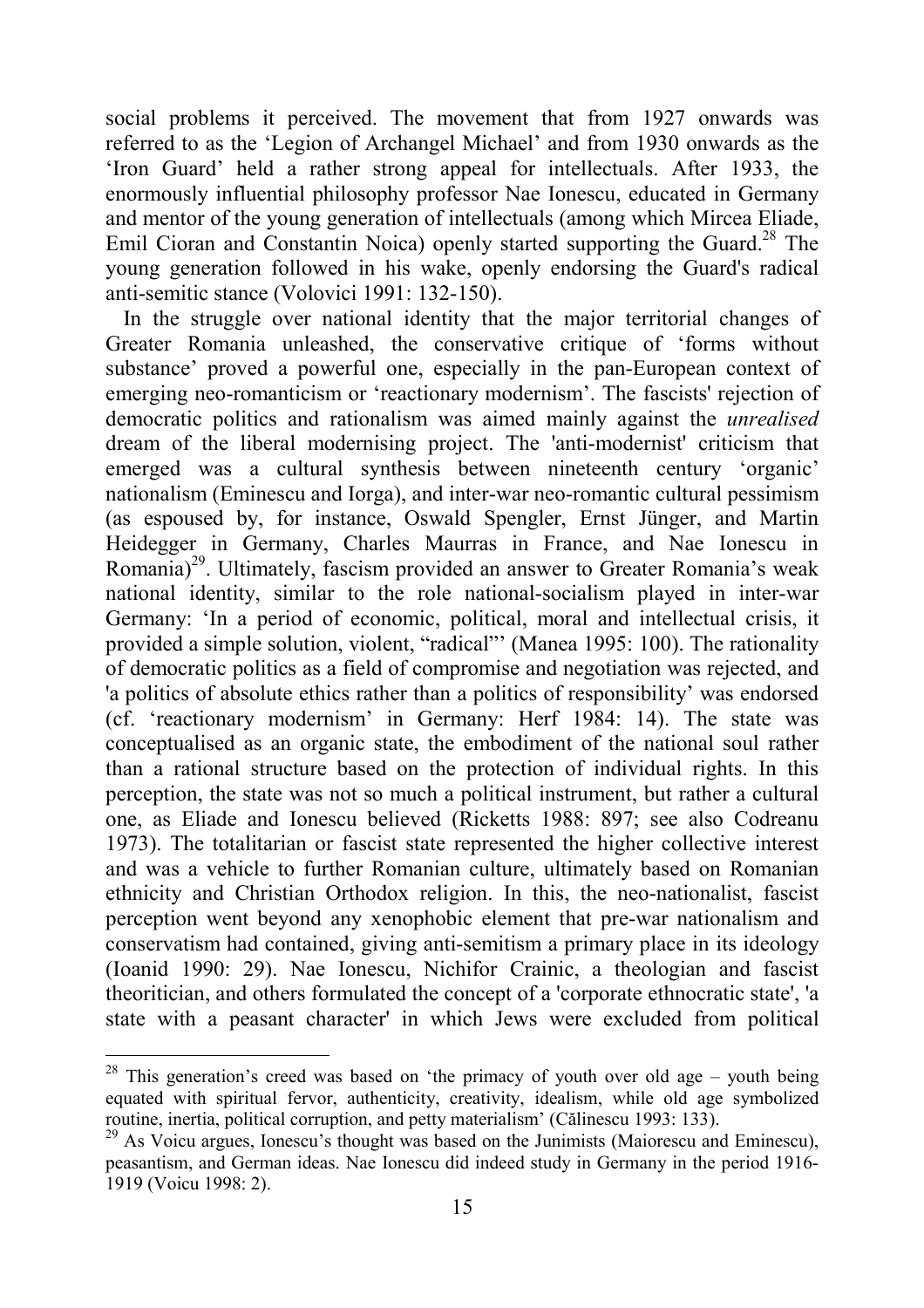participation (Volovici 1991: 118, 129)<sup>30</sup>. The totalitarian vision of the state was complemented by the cult of the 'căpitan', i.e. the Iron Guard leader Codreanu, who himself was to be accompanied by an 'ascetic elite' (Ionescu) or a 'new aristocracyí (Eliade). The movement would function as a role model for the population, turning Romanians into 'new men'. By their ascetic and submissive behaviour the élite would avoid the particularism of the liberal political class (see Ioanid 1990: 136).<sup>31</sup> The state as it had been developed by the revolutionaries in 1848 was perceived by Ionescu and other neo-nationalists as a foreign and artificial construction, not suited to Romanian society and obscuring the authentic nation under beneath it (Hitchins 1994: 316-7; Ricketts 1988: 102-3). As Eliade expressed it: ëIf a good idea ever had a deadly result for a nation, then, in the case of Romania, that good idea was democracy' (Eliade, cited in: Ricketts 1988: 900).

The social question was redefined or, perhaps more accurate, relegated to a lower status. The fascist program often disregarded developmental aspects and when it did take such considerations into account, it did so mostly by defending rural traditions (Gregor 2000: 176-7).<sup>32</sup> Capitalism, industrialism, concomitant urbanisation and economic liberalism were rejected for much the same reasons as a democratic political system. They were foreign, artificial inventions that did not resonate in the 'authentic' life of Romania's overwhelmingly agricultural society. Ionescu regarded the city as 'too abstract' and modern industry as 'too rational' (Hitchins 1994: 317). Codreanu agitated against the domination of the material over the spiritual, which was threatening the 'original harmony of life' (Codreanu 1973: 237-8). Additionally, the liberal ruling class was perceived as using the capitalist economic system for its own enrichment whereas foreign (particularly Jewish) elements were portrayed as parasites on Romanian society, as they occupied essential positions within the capitalist economic system and introduced

<span id="page-17-0"></span> $30$  The Jew was identified as the main obstacle on the road of national regeneration: 'The Jew was unacceptable not only because he was a "foreigner" with a different religion; he was identified with all the "vices": political (democracy, liberalism), social (corruption, social inequality, poverty), moral and cultural (cosmopolitism, poisonous foreign influences) and spiritual (rationalism, individualism, Marxism)' (Volovici 1991: 139).

<span id="page-17-1"></span><sup>&</sup>lt;sup>31</sup> The leader of the Legion of the Archangel Michael, Codreanu, expressed the messianic character of the movement in his *Pentru legionari* (For the Legionaries): '... the leader is not anymore a 'master', a 'dictator' that does what he wants and rules according to his own will: he becomes the expression, the incarnation of this invisible spiritual state, the symbol of this enlightened condition that underpins the entire national community. And thus the leader does not do what he wants, but what he needs to do. His action is not based on individual interests or on those of the present national community, but on the interests of the eternal Ancestry, of the eternal nation, from which the conscience of the peoples stems. In the sense of those latter interests - and only in the sense of these - individual interests as well as collective ones will reach their maximum level of satisfaction and conciliation' (translated from Italian) (Codreanu 1973: 268).

<span id="page-17-2"></span> $32 \text{ In their early years, Hungarian facts had a similar non-developmental attitude, but turned.}$ to the promotion of industrialisation in the mid-1930s (Gregor 2000: 176).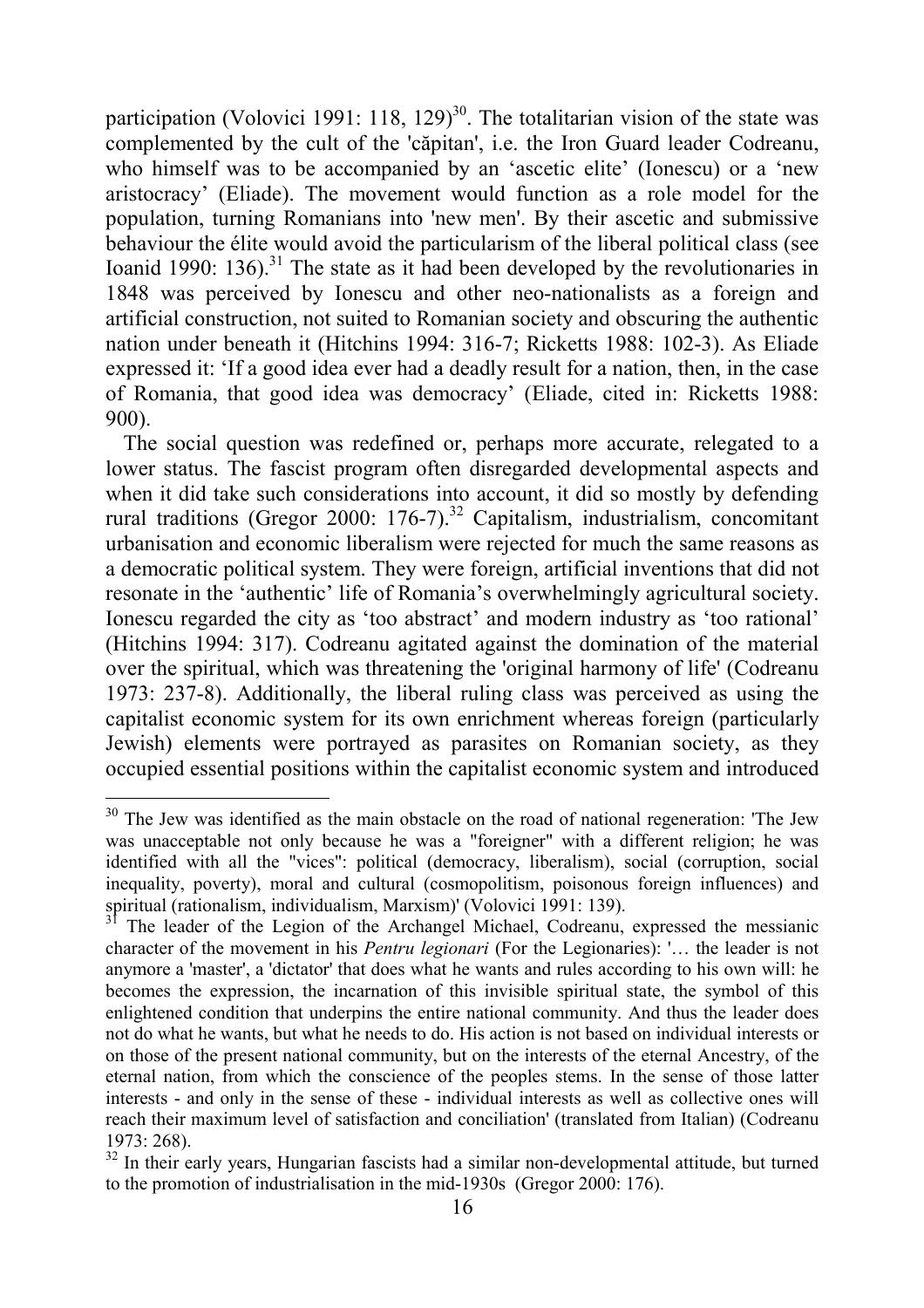false, artificial concepts into Romanian society. Mircea Vulcănescu (a member of the young generation) divided Romania in an urban and a rural society, the first serving the interests of foreigners, whereas the latter represented the unchanged, traditional, true Romanian character (Ioanid 1990: 149-50). In contrast to the tendency of capitalism to create tensions between social classes, neo-nationalism aimed at going beyond class differences by promoting national unity and harmony. Mihail Manoilescu, an economist and a rather important political figure in inter-war Romania, provided the intellectual legitimation of the fascist state in his theory of corporatism. This state would be the only true expression of ënational economic solidarityí and instead of a horizontal division of society into different social classes corporatism would be a 'vertical formation, subject to the supreme objectives of the nation, tending to national solidarity, to universalism<sup>3</sup> (Manoilescu, cited in: Ioanid 1990: 90).

The fascist turn inwards called upon various modes of legitimation. The derived mode of legitimation of the liberal project - which was in the end a legitimation based on experiences of other societies - was rejected in favour of a legitimation based on Romanian national traditions, or ëquasi-mystical selfimitation<sup>'</sup> (Antohi 2000: xvi, introduction to Liiceanu). As Romanian society was in substance different from the Western ones, it was incompatible with Western forms. Nae Ionescu hinted at this in the twenties:

Everything in this world is linked together and forms a system. And politics cannot deviate from this rule. Thus... the constitutional parliamentary regime is a correlate of the Protestant mentality, of the individualistic-democratic, rationalistic and scientific mind-set, and of the capitalist-bourgeois economic formula erected on a preponderately commercial and industrial base (Ionescu, cited in: Ricketts 1988: 102- 3).

The emphasis on traditional Romanian society was complemented by an effective claim to historical continuity in the form of local customs and habits. This traditional legitimation was based on an autochthonist rereading of history, i.e. instead of tracing the history of the Romanian people back to the Romans, as done by the liberals, Romanian roots were found in the people of Dacia, a native people, thereby excluding Western European origins (see fn 20). The enduring cultural inferiority complex towards the advanced West felt by many Romanians, despite the generous territorial provisions of the Treaty of Versailles, was convincingly dealt with by calling for a 'national regeneration'. The intense consciousness of the country's backwardness<sup>33</sup> could thus be countered through a radical move. In other words, a different way of realising the unrealised dream was 'to drop out of "competition" with the West and choose the alternative of a Balkan, patriarchal model in the autochthonous tradition' (Volovici 1991: 81). Such an alternative route to modernisation could hardly be imagined without a

<span id="page-18-0"></span> $33$  Emil Cioran, member of the New Generation, expressed this backwardness as the 'vanity of a man born within a small culture is forever wounded' (Cioran, mentioned in Tismăneanu 1996: 390).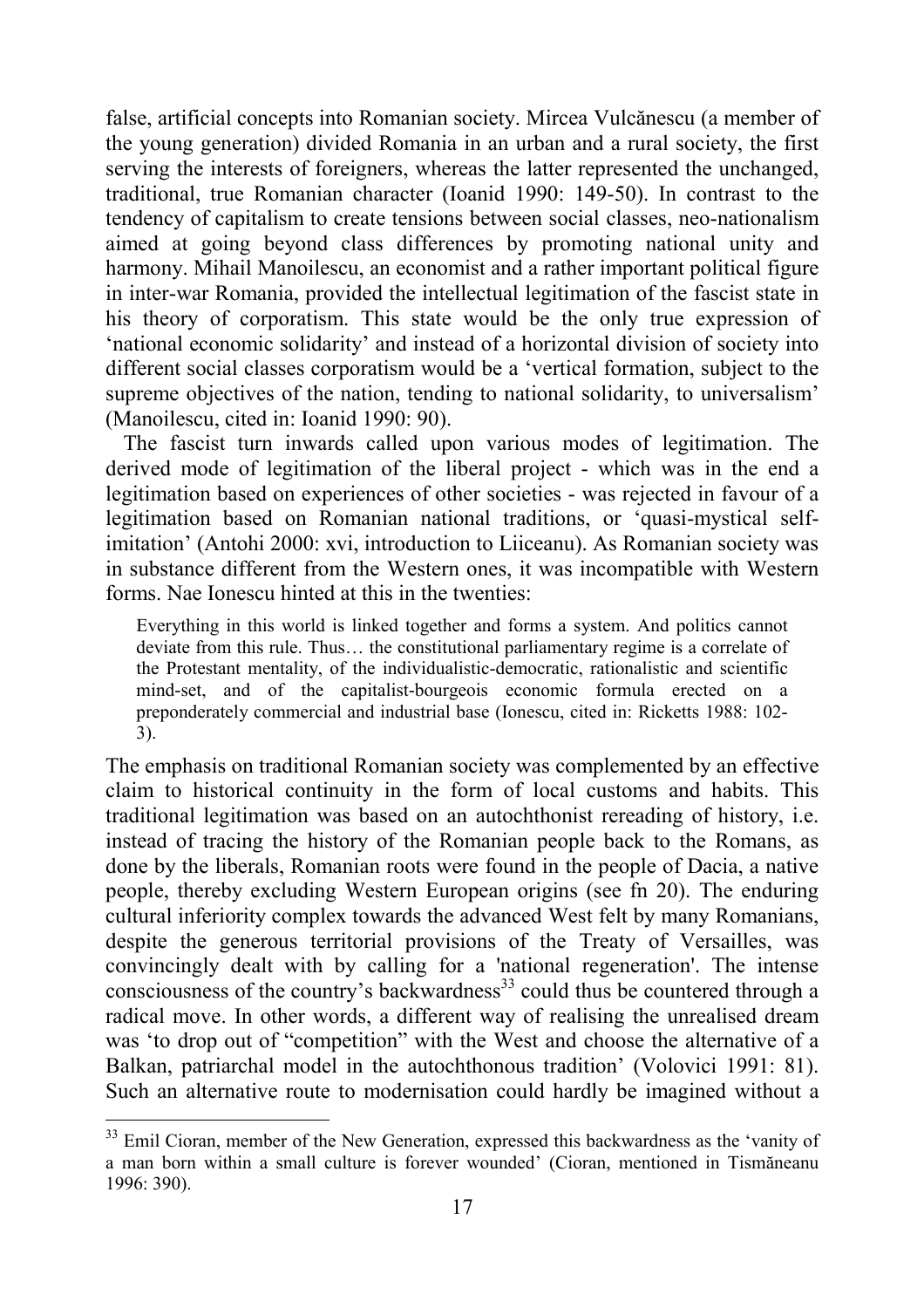<span id="page-19-2"></span>strong, charismatic leader who would be able to mobilise the Romanians behind the absolute goal of national regeneration, as a counterpart to Western pluralism and democracy. National regeneration was to be based on orthodox religion and an 'orthodox ethnic state' (Volovici 1991: 81), elements which provided for a unique Romanian pathway.<sup>34</sup> Here one can identify various modes of legitimation that ran directly counter to the legitimacy of the liberal project. The principal mode of legitimation of the fascist project was the charismatic one: charismatic legitimation was to replace the Western legal-rational legitimacy as the figure of the leader became the ultimate expression of a strong state, the 'eternal' national spirit and community (see Codreanu 1973: 268). Furthermore, as the individualism and the rational-procedural spirit of the Western model were detested, its overall legitimacy was denied (one could speak here of negative legitimation). Western rationalism, pluralism and its ruinous consequences for national unity were to be countered by the absolute goals of national community and social harmony, supreme values that required faith instead of rational calculation<sup>35</sup>

#### *Social goals and institutions*

l

The influence of the fascist project remained mostly confined to that of a critique of the existing order and an effective portrayal of liberalism's comprehensive crisis. The main social goal that was derived from its politico-philosophical tenets (irrationalism, collectivism, ethnocentrism, traditionalism and orthodox religion) alluded to the necessity of an 'ethnocratic corporate state', embodying the principles of an ethnic homogeneous community, rural values, and native political rule. The establishment of such a state pointed more than anything else to the purification of the nation and was to replace the rational structures (the parliament, the constitution) of the democratic state. The importance of the seizure of state power was acknowledged by the fascists, as it would enable them to overcome the opposition, to oppose to Westernisation and foreign elements, and to return to traditional forms of life (Ioanid 1990: 85). The actual institutionalisation of these ideas was hardly achievable in the short period that fascists actually shared political power (from September 1940 until January 1941). In the late 1930s, one could find tendencies towards authoritarianism in the political centre, but these were often conservative reactions against the revolutionary threat of the fascists.<sup>36</sup> Apart from the realities of power politics

<span id="page-19-0"></span> $34$  As Totok aptly remarks: '[o]nly through the creation of unique cultural values would a small people be able to assert itself, to succeed in the world, and to find recognition' (Totok 1995: 925).

<span id="page-19-1"></span><sup>&</sup>lt;sup>35</sup> A famous part of Codreanu's 'program' were its four rules of conduct: faith in god, faith in the mission, reciprocal love, and chanting together (Codreanu 1973: 240-1).

<sup>&</sup>lt;sup>36</sup> In the right-wing government of 1937-38, led by Octavian Goga, an anti-semitic program was implemented by the 'old nationalist' Cuza (Volovici 1991: 116). The Guardists, who had been very successful in the elections were not allowed to govern and were actually persecuted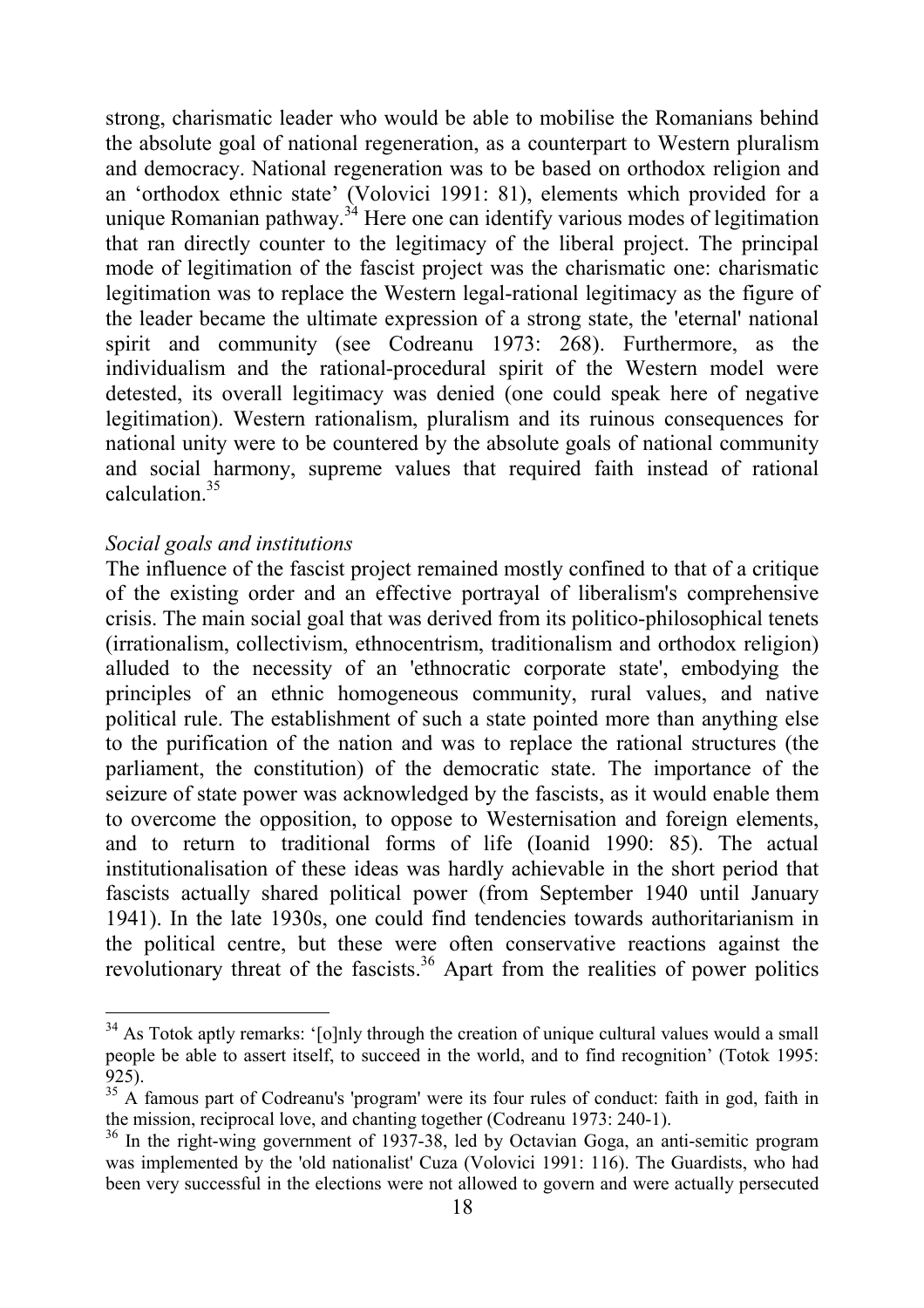that prevented the fascist movement from implementing its ideas, the immanence of fascist ideology actually defied the logics of institutionalisation and political action. Codreanu condemned political programs as instruments of the established political classes, and regarded national salvation as not so much dependent on new programs, but on new men (Codreanu 1973: 244). In a similar manner, Moţa criticised the corporatist ideas of Manoilescu, not because they were not compatible with the fascist ideology, but because they merely represented technical instruments for national regeneration, whereas in reality Romania needed 'ethnic and spiritual purification' of the nation (Mota 1978: 217). Nevertheless, it seems that from 1938 onwards (after the death of Codreanu), the fascist ideology took on 'more of the developmental features of paradigmatic Fascism' (Gregor 2000: 177-8).

#### **The liberal and fascist roads to modernity: commonalities and discontinuities**

Until the middle of the twentieth century, modernity had two faces in Romania. My intention in this paper has been to analyse these two major interpretations of modernity in Romania, with reference to their European counterparts. In Romania, the fascist critique reproached the liberal project primarily for one reason: it did not protect the essential features and aspirations of the nation. Through the prism of 'Romanianess' all things foreign were rejected as being antithetical to the authentic Romanian nature. From such a critique the fascists derived their own interpretation of a modern social order based on the selfimitation of a utopian past. The main pillars of this order were the traditional Romanian peasant and his community, orthodox Christianity and ethnic purity, and the role of the 'căpitan' and his Èlite. Essentially, the fascists continued a project of national unification and promotion of the native population as started by the liberals, but they envisioned radically different means to achieve these goals. This renewed confrontation of the national question by the fascists was meant to (re-) integrate an increasingly politically and economically marginalised native peasantry into a national project of modernisation, while at the same time reflecting the awkward social situation the leading intellectuals found themselves in.[37](#page-20-0) The fascists could justify such a move by invoking a different reading of

by the Goga government. In early 1938, Carol II installed a royal dictatorship, apparently to stave of the imminent danger of a fascist coup, after the 1937 elections had demonstrated a decisive turn to the right of the electorate (Hitchins 1994: 418-9; Georgescu 1991: 197). Under Carol's dictatorship a large-scale persecution of the Iron Guard began, resulting in the arrest and execution of its leaders, among which Codreanu.

<span id="page-20-0"></span> $37$  A parallel can be drawn here between the social positions of the 19th century revolutionaries and the fascists of the 1920s. Whereas the former had been designated as the 'proletariat of the pen' (Ştefan Zeletin), the latter were often referred to as the 'intellectual proletariat; both were engaged in intellectual activities and saw their chances of social mobility blocked. Following Karl Mannheim, we might suggest that generally a moment of crisis comes to the fore when the members of a society are subject to horizontal as well as vertical mobility, i.e., ërapid movement between strata in the sense of social ascent and descent', creating instability and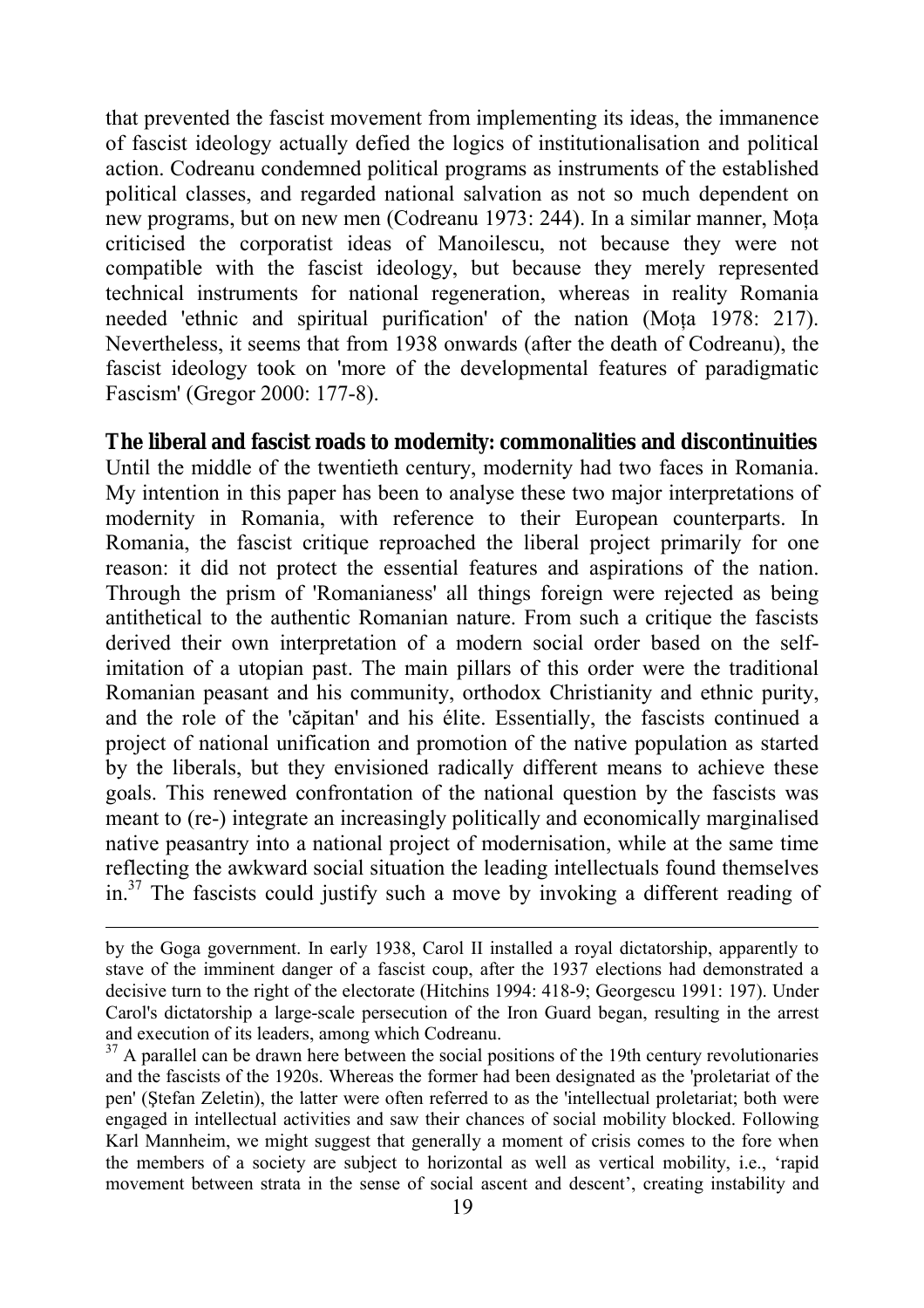history, in which the Western/foreign element was denied, by calling for 'national regeneration' in a historical moment of widespread change and uncertainty, and by invoking the absolute value and authenticity of the traditional community.

Despite the anti-modern aspects of fascism, it is essential to point out the modern elements it had in common with the liberal project. What becomes important here is the nature of contention that informed both projects. Both provided a crisis narrative of the existing order by criticising the subordination of the native population and invoking self-rule instead. In the case of liberalism the foreign, aristocratic rulers were portrayed as oppressing the Romanian nation, in the case of fascism the liberal rulers were depicted as endangering the authentic nation. These critiques led to radically opposed interpretations of modern society, one based on emulation of the West, the other on emulation of the self. At the same time, both interpretations were strongly informed by the *Zeitgeist*, showing the importance of extraneous experiences for the empowerment of local Èlites in a country such as Romania. The political projects had recourse to analogous ways of invoking meaning and legitimacy for their proposed political power. History and continuity were to underpin arguments for self-rule as well as providing hints for the orientation of the modernisation project. In political terms, both élites claimed a superior capacity to identify the 'right' orientation, the liberals by identifying a superior Western model, the fascists by intimately connecting with traditional values and customs. To conclude, ultimately it was in the identified means and their moral implications that the political projects differed, not in their end-goal, national liberation.

uncertainty in the ways individuals relate to the world, a phenomenon particularly relevant for intellectuals (Mannheim 1936: 6).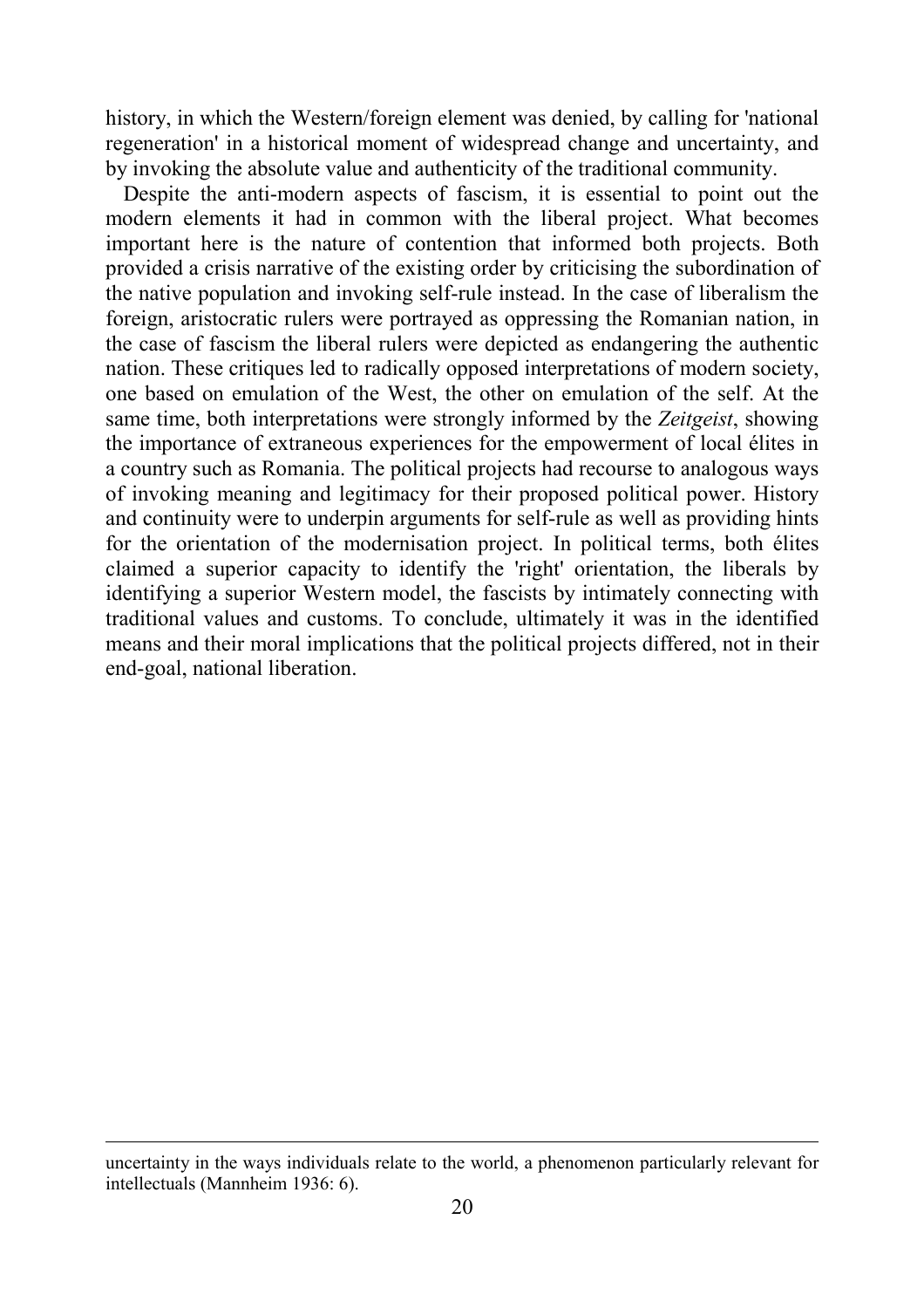#### **References**

- Academia Rom'nă Institutul Naţional de Cercetări Economice (1991), *Economia Romăniei. Secolul XX*, București: Editura Academiei Române.
- Ambri, M. (1980), *I falsi fascismi. Ungheria, Jugoslavia, Romania. 1919-1945*, Roma: Jouvence.
- Arnason, J.P. (1993), *The future that failed. Origins and destinies of the Soviet model*, London: Routledge.
- Berlin, I (1997), *The proper study of mankind. An anthology of essays*, London: Chatoo & Windus.
- Berman, M. (1982), *All that is solid melts into air. The experience of modernity*, London/New York: Verso.
- Bideleux, R. and I. Jeffries (1998), *A history of Eastern Europe. Crisis and change*, London/New York: Routledge.
- Blokker, P. (2002), 'Economic reform in Romania: continuity in change', in: M. Riethof and A. Fernandez Jilberto (eds), *Labour Relations in Development*, London: Routledge, pp. 159-99.
- Boia, L. (2001), *History and myth in Romanian consciousness*, Budapest: CEUpress.
- Bracher, K. D. (1984), *The age of ideologies. A history of political thought in the twentieth century*, London: Methuen.
- Brown, V.F. (1982), 'The adaptation of a Western political theory in a peripheral state: the case of Romanian Liberalism', in: S. Fischer-Galati, R.R. Florescu and G.R. Ursul (eds), *Romania between East and West. Historical essays in memory of Constantin C. Giurescu*, Boulder: East European Monographs, pp. 269-302.
- Călinescu, G. (1988) [1941], *History of Romanian literature*, Milan: UNESCO/Naggard Publishers.
- Călinescu, M. (1993), 'Romania's 1930s revisited', in: *Salmagundi*, 97, pp. 133-51.
- Chirot, D. (1989), ëIdeology, reality, and competing models of development in Eastern Europe between the two World Wars', in: *East European Politics and Societies*, vol. 3, nr. 3, pp. 378-411.
- Codreanu, C.Z. (1973), *Per i legionari. Guardia di Ferro*, [org. title *Pentru legionari*], Padova: Edizioni di Ar.
- Daskalov R. (1997), 'Ideas about, and reactions to modernization in the Balkans', *East European Quarterly*, vol. 31, nr. 2, pp. 141-180.
- Georgescu, V. (1991), *The Romanians. A history*, translation by A. Bley-Vroman, edited by M. Călinescu, London/New York: I.B. Taurus and co.
- Gregor, J. A. (2000), *The faces of Janus. Marxism and fascism in the twentieth century*, New Haven/London: Yale University Press.
- Heinen, A. (1986), *Die Legion "Erzengel Michael" in Rumänien. Soziale Bewegung und politische Organisation. Ein Beitrag zum Problem des* internationalen Faschismus, München: Oldenbourg.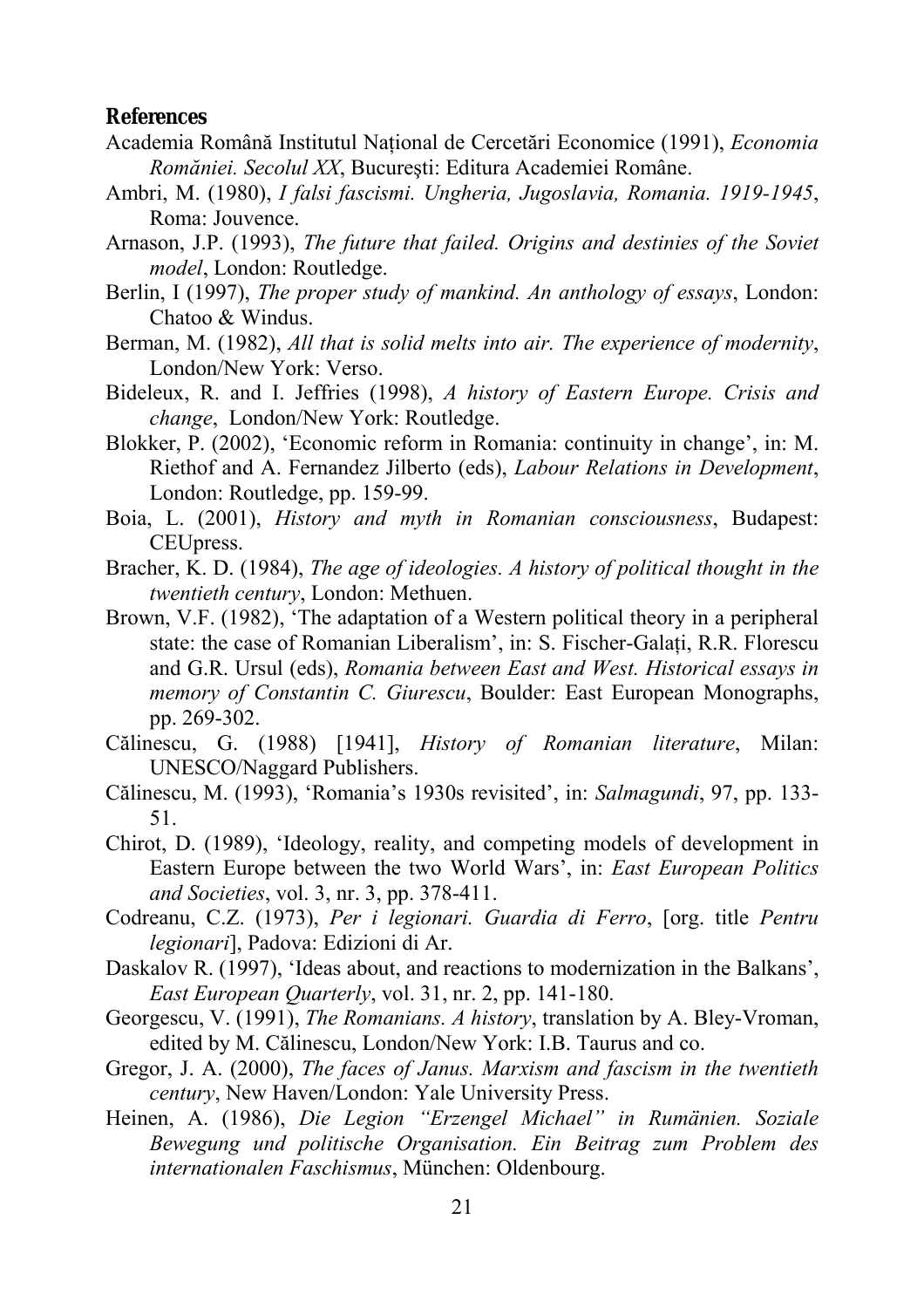Held, D. (1987), *Models of democracy*, Cambridge: Polity Press.

- Herf, J. (1984), *Reactionary modernism. Technology, culture, and politics in Weimar and the Third Reich*, Cambridge University Press.
- Hirschman, A.O. (1991), *The rhetoric of reaction. Perversity, futility, jeopardy*, Cambridge: Belknap Press.
- Hitchins, K. (1978), 'Gîndirea: nationalism in a spiritual guise', in K. Jowitt, (ed.), *Social Change in Romania, 1860-1940. A Debate on Development in a European Nation*, Berkeley: Institute of International Studies, pp. 140-73.
- Hitchins, K. (1994), *Rumania 1866-1947*, Oxford: Clarendorf Press.
- Ioanid, R. (1990), *The sword of the archangel. Fascist ideology in Romania*, translated by P. Heinegg, Boulder: East European Monographs.
- Irimia-Tuchtenhagen, S. (1997), 'Ideologische Aspekte Im Rumänien der Zwischenkriegszeit im Spiegel der wichtigsten Kulturzeitschriften<sup>'</sup>, in: *Südostforschungen*, 56, pp. 319-340.
- Janos, A. (1978), 'Modernization and Decay in Historical Perspective: The Case Of Romaniaí, in: K. Jowitt (ed.), *Social Change in Romania, 1860-1940. A Debate on Development in a European Nation*, Berkeley: Institute of International Studies, pp. 72-116.
- Janos, A. (2000), *East Central Europe in the modern world. The politics of the borderlands from pre- to postcommunism*, Stanford University Press.
- Liiceanu, G. (2000), *The Păltiniş diary. A Paideic model in humanist culture*, Budapest: Central European University Press.
- Livezeanu, I. (1995), *Cultural Politics in Greater Romania. Regionalism, nation building, and ethnic struggle, 1918-1930*, Ithaca/London: Cornell University Press.
- Löwy, M. (1981), 'Marxism and revolutionary romanticism', in: *Telos*, nr. 49, pp. 83-95.
- Manea, N. (1995), 'Mircea Eliade et la Garde de Fer', in: *Les Temps Modernes*, 48: 549, April, pp. 90-115.
- Mannheim, K. (1991) [1936], *Ideology and utopia. An introduction to the sociology of knowledge*, London: Routledge.
- Marino, A. (1995), *Pentru Europa. Integrarea Rom'niei. Aspecte ideologice şi culturale*, Iaşi: Polirom.
- Mommsen, W.J. (1990), 'The varieties of the nation state in modern history: liberal, imperialist, fascist and contemporary notions of nation and nationality', in: M. Mann (ed.), *The rise and decline of the nation state*, Basil Blackwell.
- Moţa, I. (1978), *L'uomo nuovo*, [org. title *Cranii de Lemn*], Padova: Edizioni di Ar.
- Musil, J. (2000), 'The burdens of the past', in: Z. Suda and J. Musil (eds), *The meaning of liberalism. East and West*, Budapest: CEUPress, pp. 167-96.
- Okey, R. (1982), *Eastern Europe. 1740-1985*, London: Routledge.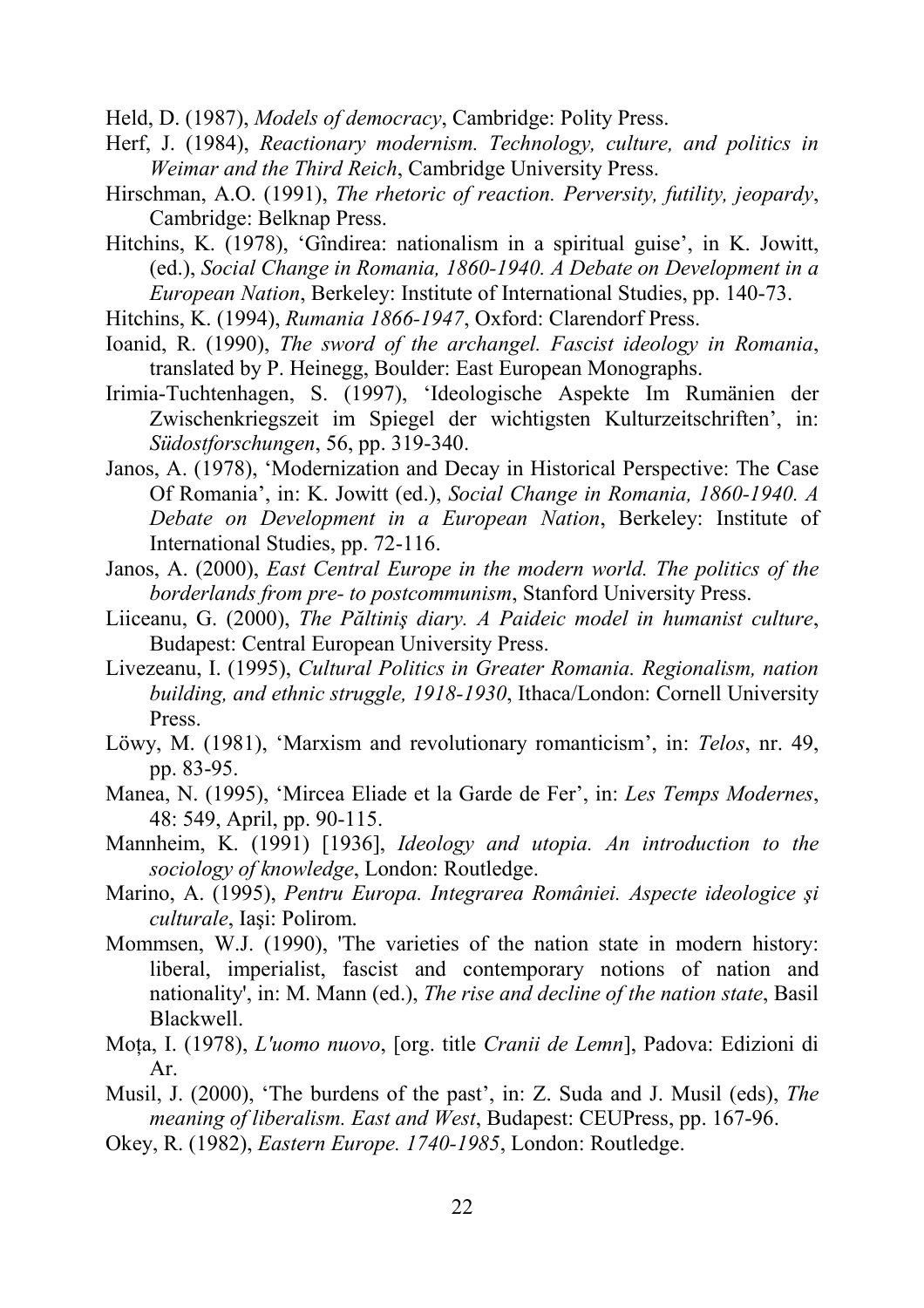- Ornea, Z. (1996), ëDie Junimea-Gesellschaft und die deutsche Kultur in Rom‰niení, in: E. Behring (ed.), *Rum‰nien und die deutsche Klassik*, München: Südosteuropa-Gesellschaft, Band 4, Aus der Südosteuropa-Forschung, pp. 53-60.
- Platon, Gh. (1985), 'Le libéralisme roumain au XIXe siècle: émérgence, étapes, formes d'expression', in: Al. Zub (ed.), *Culture and society. Structures, interferences, analogies in the modern Romanian history*, Iaşi: Editura Academiei Republicii Socialiste România, pp. 63-86.
- Preda, C. (1998), *'*Tranziţia către totalitarism', in: *Dilema,* nr. 304, 27 nov. 3 dec.
- Rădulescu, M.S. (1998), *Elita liberală rom'nească (1866-1900)*, Bucharest: Editura All.
- Rădulescu, M.S. (1999), 'Die rumänische liberale Elite (1866-1900)', in: *Südost*-*Forschungen*, 58, pp. 203-219.
- Ricketts, M.L. (1988), *Mircea Eliade. The Romanian roots, 1907-1945*, vol. I and II, Boulder: East European Monographs.
- Roberts, H.L. (1951), *Rumania. Political problems of an agrarian state*, New Haven.
- Russell, B. (1946), *A history of Western philosophy*, London/Sydney/Wellington: George Allen and Unwin.
- Seton-Watson, R.W. (1934), *A history of the Roumanians. From Romanian Times to the Completion of Unity*, Cambridge: Cambridge University Press.
- Sewell, W. (1999), 'The concept(s) of culture', in: V. Bonnell and L. Hunt (eds) (1999), *Beyond the cultural turn,* University of California Press.
- Stokes, G. (1997), *Three eras of political change in Eastern Europe*, New York/Oxford: Oxford University Press.
- Taylor, C. (1998), 'Nationalism and modernity', in: J.A. Hall (1998), *The state of the nation. Ernest Gellner and the theory of nationalism*, Cambridge: Cambridge University Press, pp. 191-218.
- Tismăneanu, V. (1996), 'Romania's mystical revolutionaries', in: E. Kurzweil (ed.), *A partisan century: political writings from Partisan review*, Columbia University Press, pp. 383-92.
- Totok, W. (1995), 'Die Generation von Mircea Eliade im Bann des rumänischen Faschismus', in: *Die Neue Gesellschaft. Frankfurter Hefte*, 42: 10, pp. 921-7.
- Vajda, M. (1988), 'East-Central European perspectives', in: J. Keane (ed.), *Civil society and the state*, London: Verso, pp. 333-60.
- Verdery, K. (1991), *National ideology under socialism. Identity and cultural politics in Ceauşescuís Romania*, Berkeley/Los Angeles/ Oxford: University of California Press.
- Voicu, G. (1998), ëMitul Nae Ionescu (II)ë, in: *Sfera Politicii*, nr. 66, [www.dntb.ro/sfera/66/ideosfera.htm.](http://www.dntb.ro/sfera/66/ideosfera.htm)